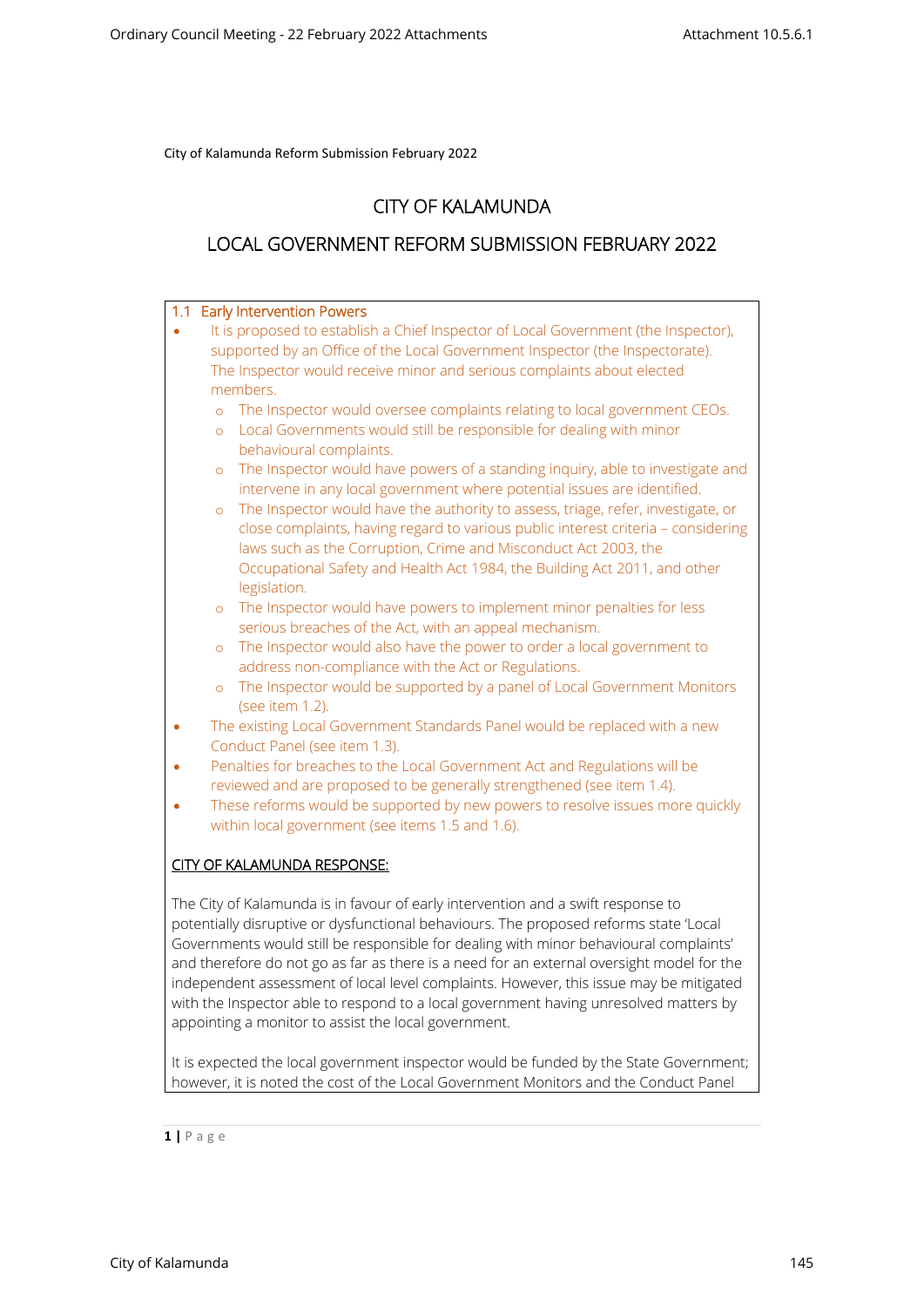would be borne by the local government and this is of concern and will be perceived as cost shifting and increasing red tape.

## **Recommendation**

- 1. Support the proposed reform position on external oversight and support.
- 2. It is essential all costs should be borne by the State government and not placed upon local government.
- 3. Request the Minister to explore alternative mechanisms for resolving local level complaints as the current minor behavioural complaints is not working efficiently or effectively.

## **1.2 Local Government Monitors**

- A panel of Local Government Monitors would be established.
- Monitors could be appointed by the Inspector to go into a local government and try to resolve problems.
- The purpose of Monitors would be to proactively fix problems, rather than to identify blame or collect evidence.
	- Monitors would be qualified specialists, such as:
		- o Experienced and respected former Mayors, Presidents, and CEOs to act as mentors and facilitators
		- o Dispute resolution experts to address the breakdown of professional working relationships
		- o Certified Practicing Accountants and other financial specialists to assist with financial management and reporting issues
		- o Governance specialists and lawyers to assist councils resolve legal issues
		- o HR and procurement experts to help with processes like recruiting a CEO or undertaking a major land transaction.
- Only the Inspector would have the power to appoint Monitors.
- Local governments would be able to make requests to the Inspector to appoint Monitors for a specific purpose.

## **CITY OF KALAMUNDA RESPONSE:**

The Kalamunda Council generally supports the intent of Local Government Monitors on the basis any cost is not passed onto the local government.

#### **1.3 Conduct Panel**

- The Standards Panel is proposed to be replaced with a new Local Government Conduct Panel.
- The Conduct Panel would be comprised of suitably qualified and experienced professionals. Sitting councillors will not be eligible to serve on the Conduct Panel.
- The Inspector would provide evidence to the Conduct Panel for adjudication.
- The Conduct Panel would have powers to impose stronger penalties potentially including being able to suspend councillors for up to three months, with an appeal mechanism.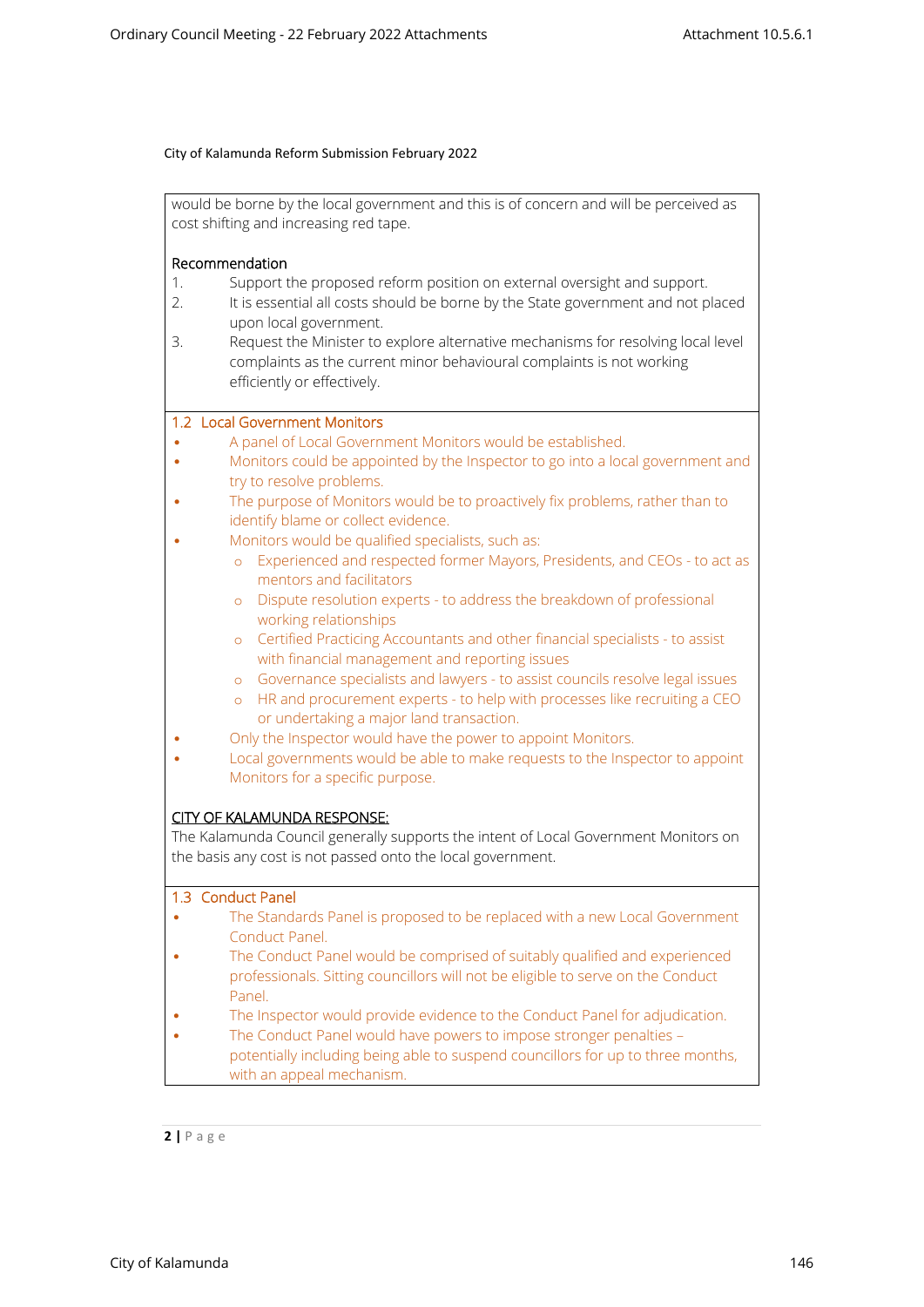- For very serious or repeated breaches of the Local Government Act, the Conduct Panel would have the power to recommend prosecution through the courts.
- Any person who is subject to a complaint before the Conduct Panel would have the right to address the Conduct Panel before the Panel decides.

## **CITY OF KALAMUNDA RESPONSE**

The Council generally supports the intent of the Conduct Panel on the basis any cost is not passed onto the local government and procedural fairness is transparent and paramount.

## **1.4 Review of Penalties**

- Penalties for breaching the Local Government Act are proposed to be strengthened.
- It is proposed that the suspension of councillors (for up to three months) is established as the main penalty where a councillor breaches the Local Government Act or Regulations on more than one occasion.
- Councillors who are disqualified would not be eligible for sitting fees or allowances. They will also not be able to attend meetings or use their official office (such as their title or council email address).
- It is proposed that a councillor who is suspended multiple times may become disqualified from office.
- Councillors who do not complete mandatory training within a certain timeframe will also not be able to receive sitting fees or allowances.

## **CITY OF KALAMUNDA RESPONSE**

The Kalamunda Council generally supports, in principle, a proposal for an individual elected member to be 'stood down' from their duties when they are under investigation, have been charged, or when their continued presence prevents Council from properly discharging its functions or affects the Council's reputation, subject to further policy development being undertaken.

Further policy development of the Stand Down Provisions must involve active consultation with the LG sector and specific consideration of the following issues of concern:

- 1. the Department of Local Government, Sport and Cultural Industries endeavour to ensure established principles of natural justice and procedural fairness are embodied in all aspects of the proposed Stand Down Provisions; and
- 2. activities associated with the term 'disruptive behaviour', presented as reason to stand down a defined Elected Member on the basis their continued presence may make a Council unworkable, are thoroughly examined, clearly identified and articulated to ensure there is awareness, consistency and opportunity for avoidance.

## **Recommendation:**

Supported subject to issues highlighted above are addressed.

$$
3 | P \text{ a g e}
$$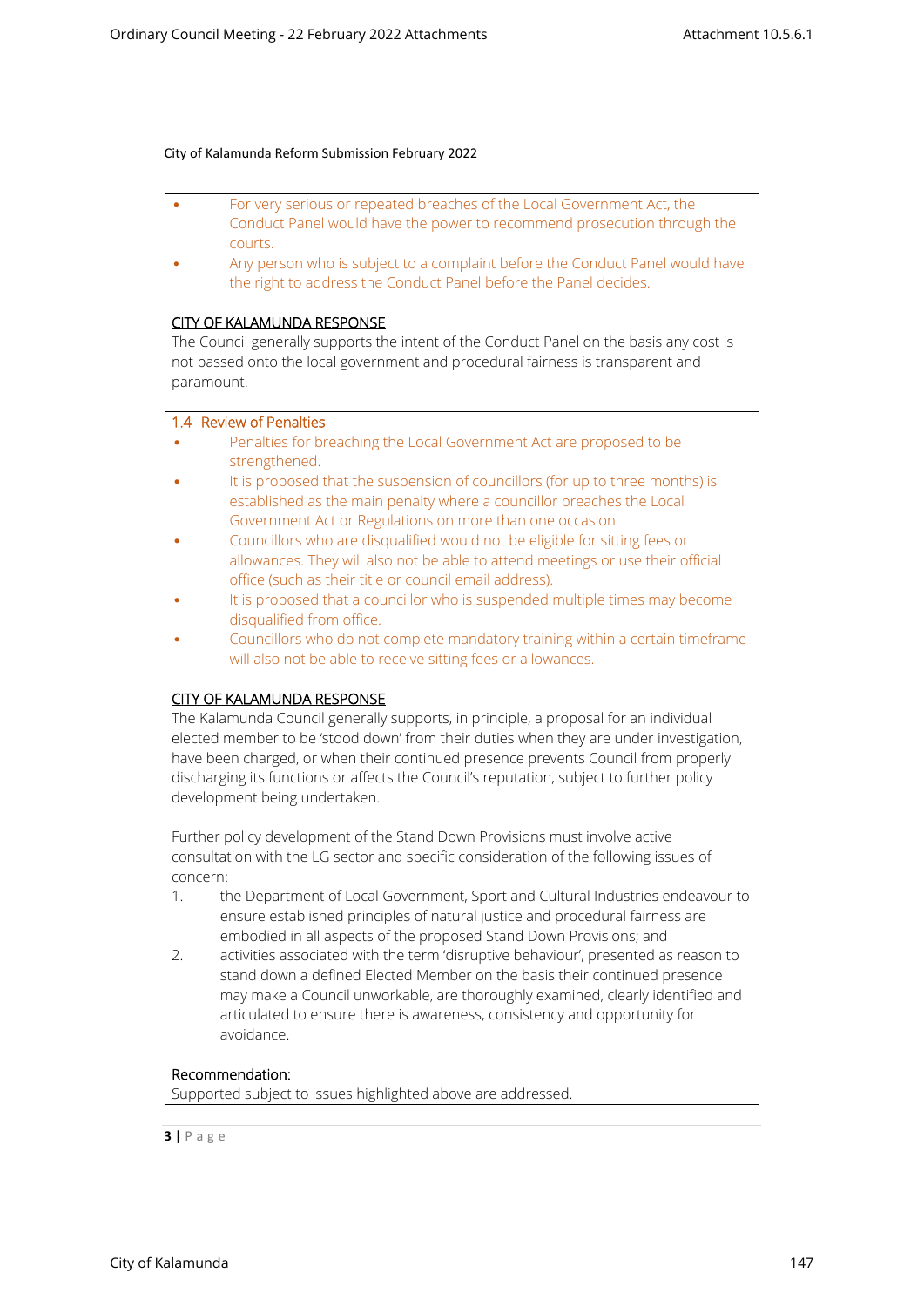#### **1.5 Rapid Red Card Resolutions**

- It is proposed that Standing Orders are made consistent across Western Australia (see item 2.6). Published recordings of all meetings would also become standard (item 3.1).
- It is proposed that Presiding Members have the power to "red card" any attendee (including councillors) who unreasonably and repeatedly interrupt council meetings. This power would:
	- o Require the Presiding Member to issue a clear first warning
	- o If the disruptions continue, the Presiding Member will have the power to "red card" that person, who must be silent for the rest of the meeting. A councillor issued with a red card will still vote, but must not speak or move motions
	- o If the person continues to be disruptive, the Presiding Member can instruct that they leave the meeting.
- Any Presiding Member who uses the "red card" or ejection power will be required to notify the Inspector.

Where an elected member refuses to comply with an instruction to be silent or leave, or where it can be demonstrated that the presiding member has not followed the law in using these powers, penalties can be imposed through a review by the Inspector.

## **CITY OF KALAMUNDA RESPONSE**

The City of Kalamunda Council holds mixed views on the matter of the red card. Some councillors do not support this idea, seeing it as being unreasonable, while others are supportive of the idea.

In order to fairly and reasonably implement a red card the Department would need to provide clear guidelines for the presiding member to be able to clearly define what constitutes an unreasonable disruption to ensure a presiding member is not using this approach in an unfair manner and others cannot accuse the presiding member of being unfair if legislative clarity is absent.

#### **Recommendation**:

Further consideration of a red card process needs to be provided including details on how this would operate in a fair, constructive and effective manner.

#### **1.6 Vexatious Complaint Referrals**

- Local governments already have a general responsibility to provide ratepayers and members of the public with assistance in responding to queries about the local government's operations. Local governments should resolve queries and complaints in a respectful, transparent, and equitable manner.
- Unfortunately, local government resources can become unreasonably diverted when a person makes repeated vexatious queries, especially after a local government has already provided a substantial response to the person's query.
- It is proposed that if a person makes repeated complaints to a local government CEO that are vexatious, the CEO will have the power to refer that person's

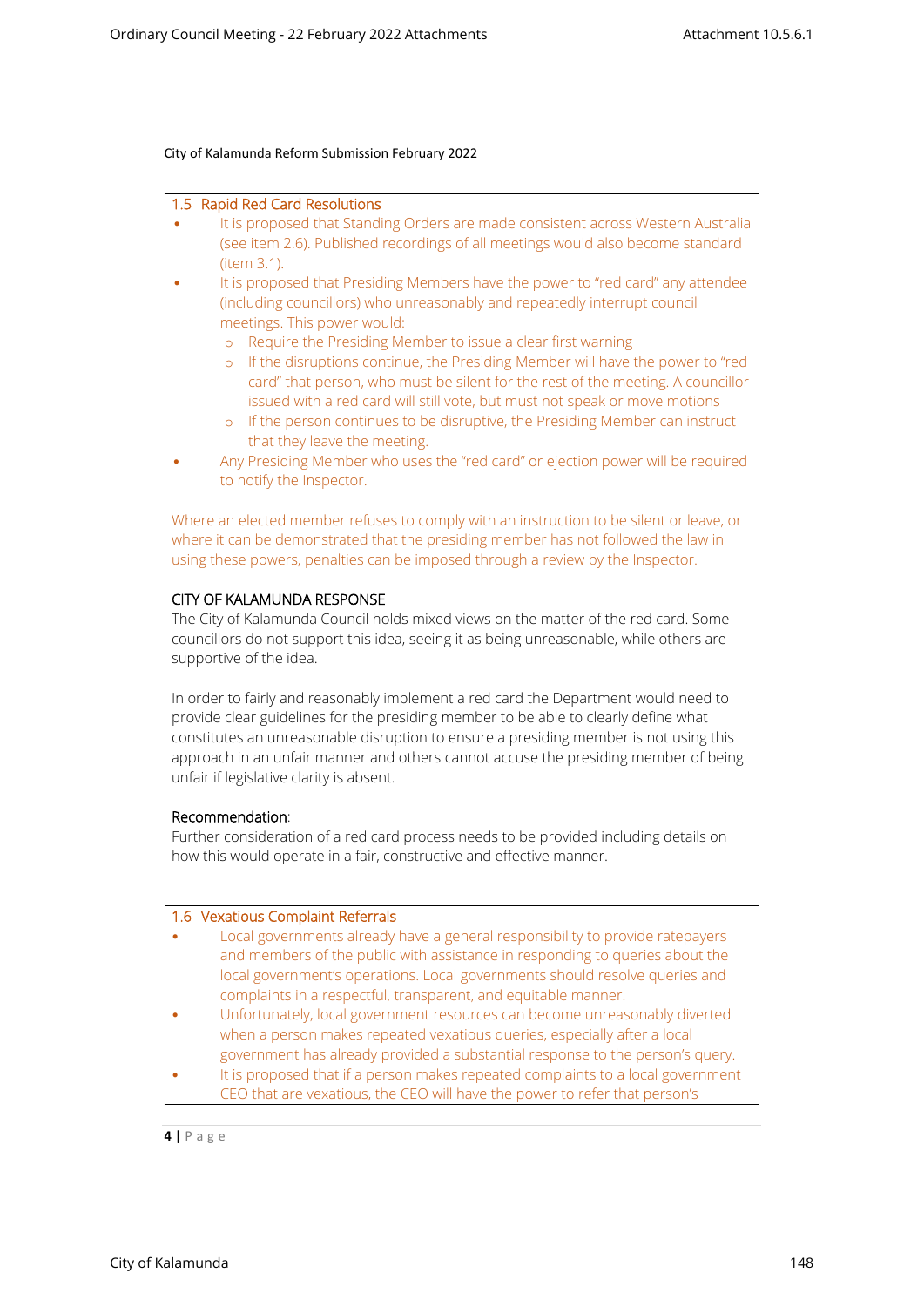complaints to the Inspectorate, which after assessment of the facts may then rule the complaint vexatious.

# **CITY OF KALAMUNDA RESPONSE**

The City of Kalamunda Council is generally supportive of dealing with vexatious complainants; however, is of the view it should be dealt with through existing structures in place, rather than creating another body, by reviewing the Freedom of Information Act 1992 (WA) and including consideration of:

- 1. Enabling the Information Commissioner to declare vexatious applicants similar to the provisions of section 114 of the Right to Information Act 2009 (QLD);
- 2. Enabling an agency to recover reasonable costs incurred through the processing of a Freedom of Information access application where the application is subsequently withdrawn; and
- 3. Modernisation to address the use of electronic communications and information.

The Act has been expanded significantly in recent years to permit an increased level of public involvement, scrutiny and access to information relating to the decisions, operations, and affairs of local government in WA. Introducing a means to limit capacity for unreasonable complainants to negatively impact Local Governments will provide a necessary balance between the openness and transparency of the sector and the reasonable entitlement of citizens to interact with their local government.

# **Recommendation**

The Freedom of Information Act 1992 (WA) should be reviewed in accordance with the considerations raised above.

## **1.7 Minor Other Reforms**

- Potential other reforms to strengthen guidance for local governments are being considered.
- For example, one option being considered is the potential use of sector-wide guidance notices. Guidance notices could be published by the Minister or Inspector, to give specific direction for how local governments should meet the requirements of the Local Government Act and Regulations. For instance, the Minister could publish guidance notices to clarify the process for how potential conflicts of interests should be managed.
- It is also proposed (see item 1.1) that the Inspector has the power to issue notices to individual local governments to require them to rectify non-compliance with the Act or Regulations.

# **CITY OF KALAMUNDA RESPONSE**

The City of Kalamunda supports the continuance of the Department of Local Government, Sport and Cultural Industries as a direct service provider of compliance and recommend the Department fund its capacity building role through the utilisation of third-party service providers. In addition, the City calls on the State Government to ensure there is proper resourcing of the Department of Local Government, Sport and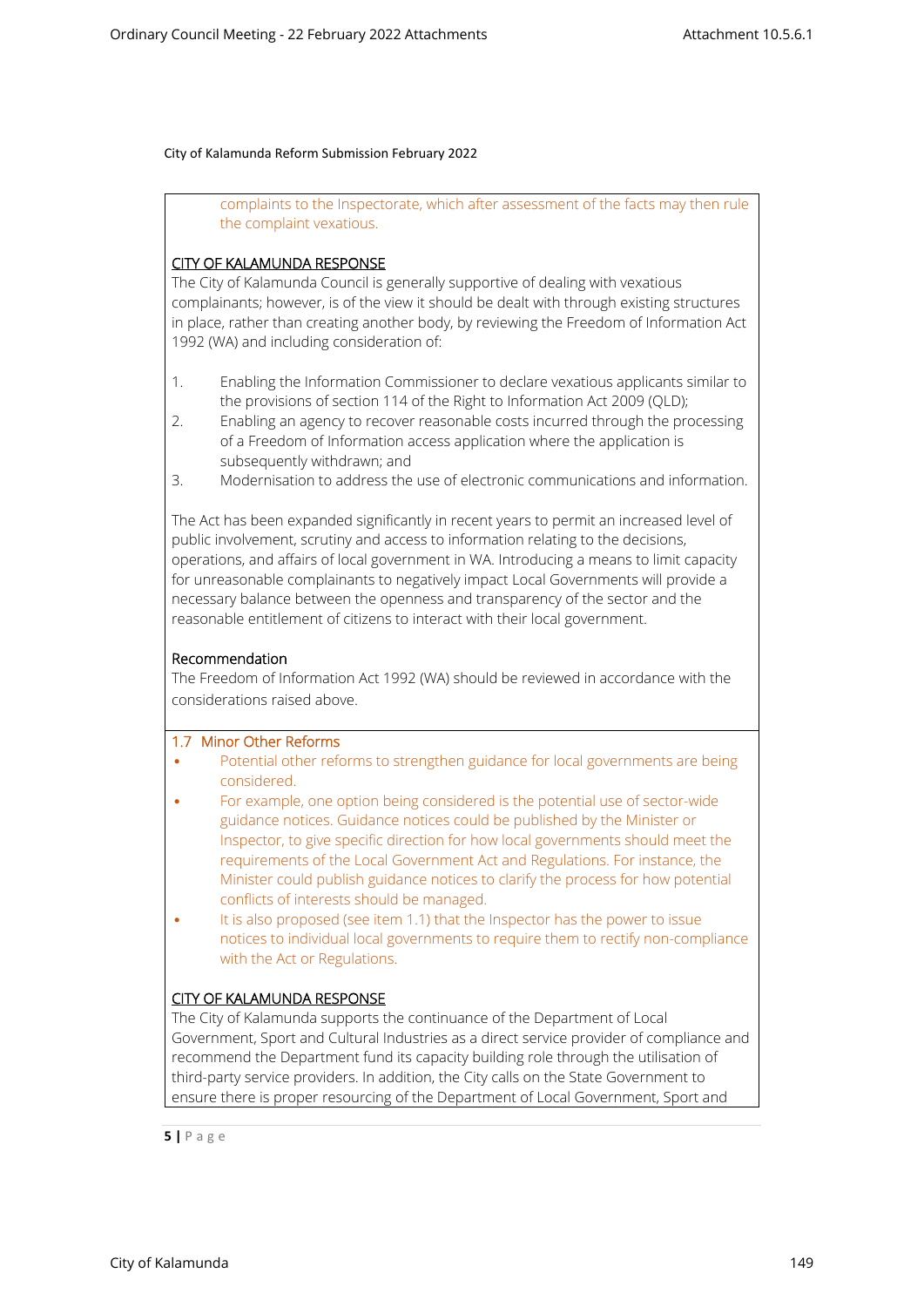Cultural Industries to conduct timely inquiries and interventions when instigated under the provisions of the Local Government Act 1995.

Operational guidance from the Department of Local Government, Sport and Cultural Industries leads to consistent understanding and application of statutory provisions by Local Government. The proposed reform that the Inspector issue non-compliance notices appears to replicate the Minister's powers under Section 9.14A – 'Notice to prevent continuing contravention'

## **Recommendation**

Supported subject to adequate resourcing being provided to the DLGCI.

## **2.1 Resource Sharing**

- Amendments are proposed to encourage and enable local governments, especially smaller regional local governments, to share resources, including Chief Executive Officers and senior employees.
- Local governments in bands 2, 3 or 4 would be able to appoint a shared CEO at up to two salary bands above the highest band. For example, a band 3 and a band 4 council sharing a CEO could remunerate to the level of band 1.

## **CITY OF KALAMUNDA RESPONSE**

The City of Kalamunda has been resourcing sharing with rural LGA's through the Avon and wheatbelt areas as well as far as Broome in the Kimberlie's since 2011. City Staff have found this to be rewarding experience insomuch as being able to travel and see how other LGAs operate and gain new perspectives. The City has provided rangers, building surveyors, planning and health officer, finance, and rates officers through established MOUs.

Regarding the proposal for senior staff being shared, it is unlikely to occur in large and medium sized LGA as the capacity would not be available to share senior staff. This initiative would seem practicable for smaller and regional LGAs.

Local governments should be empowered to form single and joint subsidiaries, and beneficial enterprises that are not burdened with unreasonable compliance to enable them to operate in commercially viable competitive markets to create much need new revenue sources for LG. This approach would assist LGA's struggling to maintain key ratios such as the Operating Surplus Ratio which compares own source operating revenue to operating expenses including depreciation. Without an extensive array of revenue raising opportunities (other than rates) to rely upon LG will continue to see deterioration in this ratio. Communities want rates to be kept low but the appetite for services continues to grow, and it is very difficult to take services away; this is not sustainable in the long term and LG needs to be able to create new unconstrained revenue raising sources.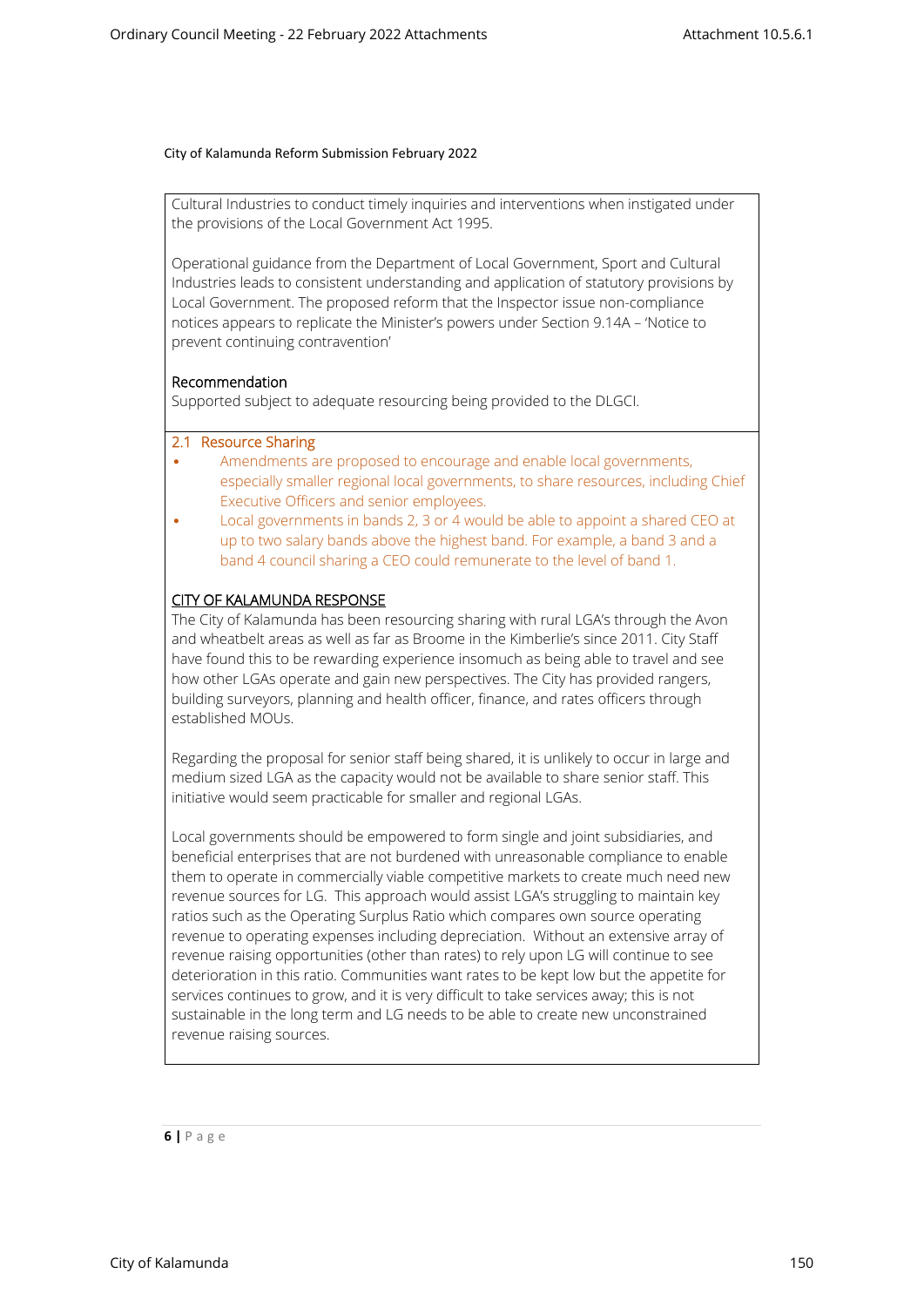The proposed reforms will rely upon statutory provisions that enable and enhance regional collaboration. Recent over-regulation of Regional Subsidiaries in 2016 resulted in no subsidiaries being formed since that time.

**Recommendation**

Supported

## **2.2 Standardisation of Crossovers**

- It is proposed to amend the Local Government (Uniform Local Provisions) Regulations 1996 to standardise the process for approving crossovers for residential properties and residential developments on local roads.
- A Crossover Working Group has provided preliminary advice to the Minister and DLGSC to inform this.
- The DLGSC will work with the sector to develop standardised design and construction standards.

## **CITY OF KALAMUNDA RESPONSE**

The City of Kalamunda views this reform as a sensible approach noting local governments cover a wide range of built form environments such as urban, peri-urban and rural and standardised procedures require a suitable process to cater for these.

## **Recommendation**

Supported

## **2.3 Introduce Innovation Provisions**

New provisions are proposed to allow exemptions from certain requirements of the Local Government Act 1995, for:

- o Short-term trials and pilot projects.
- o Urgent responses to emergencies.

## **CITY OF KALAMUNDA RESPONSE**

The City of Kalamunda sees it necessary to apply innovative solutions to complex and emerging issues which are difficult to resolve by traditional means. Exemptions constructed with appropriate checks and balances and should be aligned to the risk appetite statements of the local government, particularly where expenditure of public funds are to be expended to fund pilots and trials which may have the potential to facilitate efficient and effective outcomes.

Local governments have potential opportunities in the future through utilising public space land assets for renewable energy supply, carbon sequestration and stormwater reuse, however legislation needs to be streamlined and in place to enable the viability of such innovations.

## **Recommendation**

Supported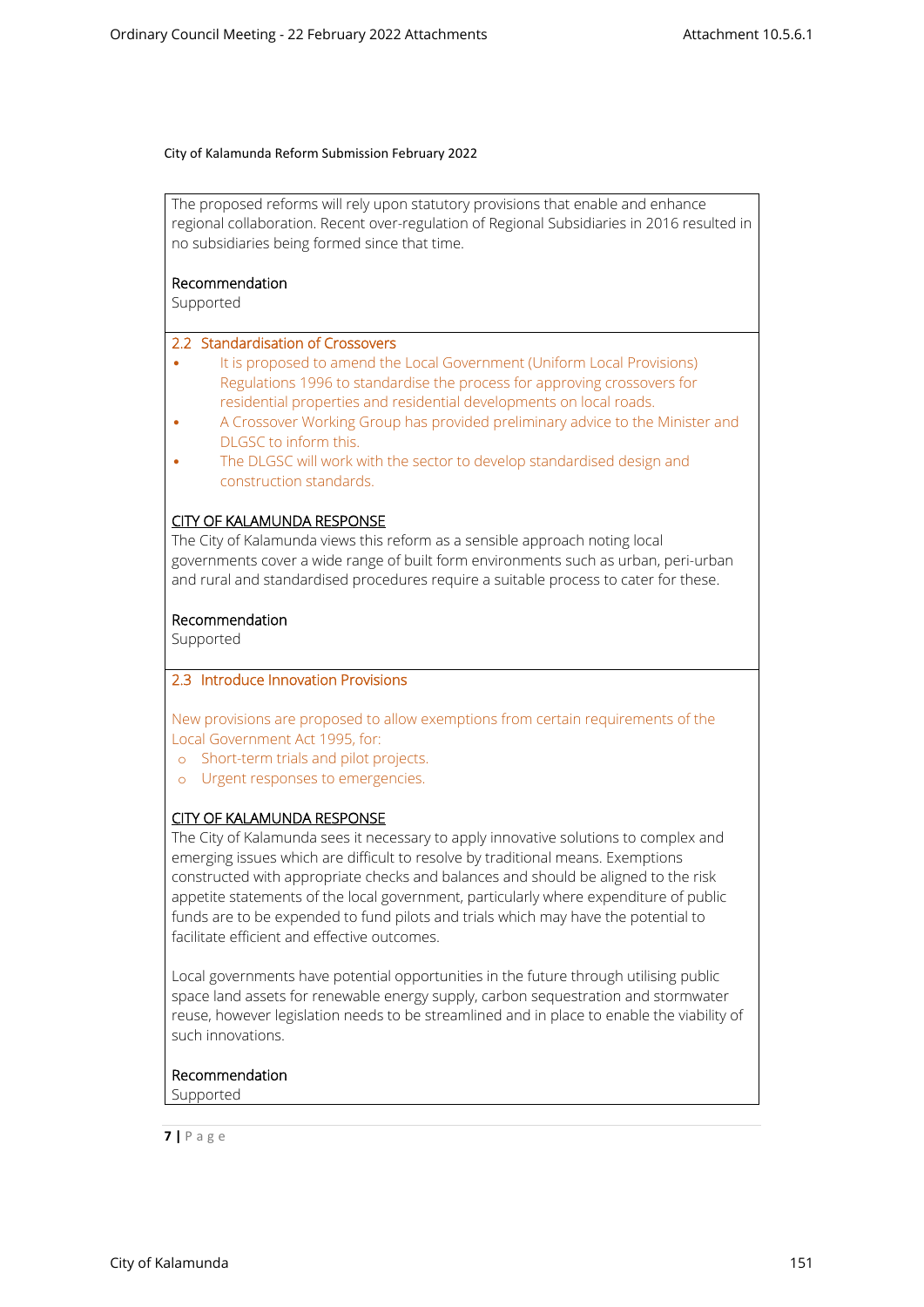#### **2.4 Streamline Local Laws**

- It is proposed that local laws would only need to be reviewed by the local government every 15 years.
- Local laws not reviewed in the timeframe would lapse, meaning that old laws will be automatically removed and no longer applicable.
- Local governments adopting Model Local Laws will have reduced advertising requirements.

## **CITY OF KALAMUNDA RESPONSE**

The Local Law-making process should be simplified as follows:

- Eliminate the requirement to consult on local laws when a model is adopted without modification.
- Consider deleting the 15-year timeframe to review local laws when a model is adopted without modification, providing a local government adopts changes made to a model; and
- Introduce certification of local laws by a legal practitioner in place of scrutiny by Parliament's Delegated Legislation Committee when a model is adopted without modification.

The proposed reforms meet the City's preference for simplified local law-making processes. Model local laws are supported, whilst recognising the models themselves will require review by State Government departments with the relevant head of power. For example, the Model Local Law (Standing Orders) 1998 formed the basis of many Local government meeting procedures local laws but no review was completed. This model was superseded by individual local laws with added contemporary provisions. This pattern will repeat itself if model local laws are not reviewed to remain contemporary to the Sector's requirements.

#### **Recommendation**

Supported subject to the parameters outlined above.

# **2.5 Simplifying Approvals for Small Business and Community Events**

Proposed reforms would introduce greater consistency for approvals for:

- o alfresco and outdoor dining
- o minor small business signage rules
- o running community events.
- o

## **CITY OF KALAMUNDA RESPONSE**

The proposed reforms meet the City's preference for providing greater consistency across local government for small business and community events. The City would also like the Department to provide overlay guidance on political signage and real estate signage which are always a contentious for local government to deal with.

#### **Recommendation**

Supported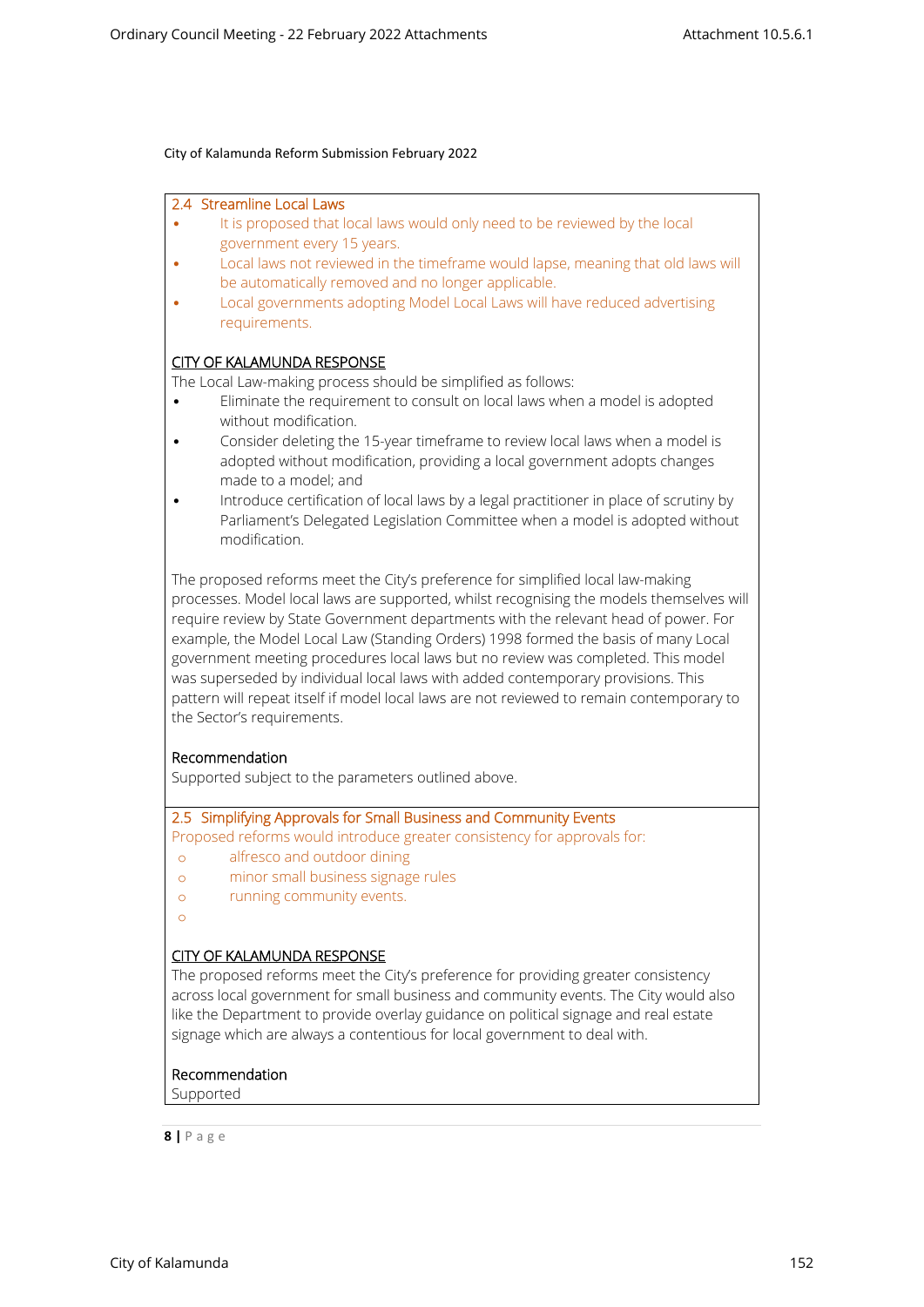## **2.6 Standardised Meeting Procedures, Including Public Question Time**

- To provide greater clarity for ratepayers and applicants for decisions made by council, it is proposed that the meeting procedures and standing orders for all local government meetings, including for public question time, are standardised across the State.
- Regulations would introduce standard requirements for public question time, and the procedures for meetings generally.
- Members of the public across all local governments would have the same opportunities to address council and ask questions.

## **CITY OF KALAMUNDA RESPONSE**

The City of Kalamunda views this reform as a sensible approach.

## **Recommendation**

Supported

#### **2.7 Regional Subsidiaries**

Work is continuing to consider how Regional Subsidiaries can be best established to:

- o Enable Regional Subsidiaries to provide a clear and defined public benefit for people within member local governments
- o Provide for flexibility and innovation while ensuring appropriate transparency and accountability of ratepayer funds
- o Where appropriate, facilitate financing of initiatives by Regional Subsidiaries within a reasonable and defined limit of risk
- o Ensure all employees of a Regional Subsidiary have the same employment conditions as those directly employed by member local governments.

#### **CITY OF KALAMUNDA RESPONSE**

Local governments should be empowered to form single and joint subsidiaries, and beneficial enterprises. In addition, compliance requirements of Regional Councils should be reviewed and reduced.

Under the Regional Subsidiary model, two or more local governments can establish a regional subsidiary to undertake a shared service function on behalf of its constituent local governments. The model provides increased flexibility when compared to the regional local government model because regional subsidiaries are primarily governed, and regulated by a charter, based on corporate law rather than legislation. While the regional subsidiary model's governance structure is primarily representative, the model also allows independent and commercially focussed directors to be appointed to the board of management.

A key advantage of the regional subsidiary model is the use of a charter, as opposed to legislation, as the primary governance and regulatory instrument. Accordingly, the legislative provisions governing the establishment of regional subsidiaries should be light,

$$
9 | P \text{ a g e}
$$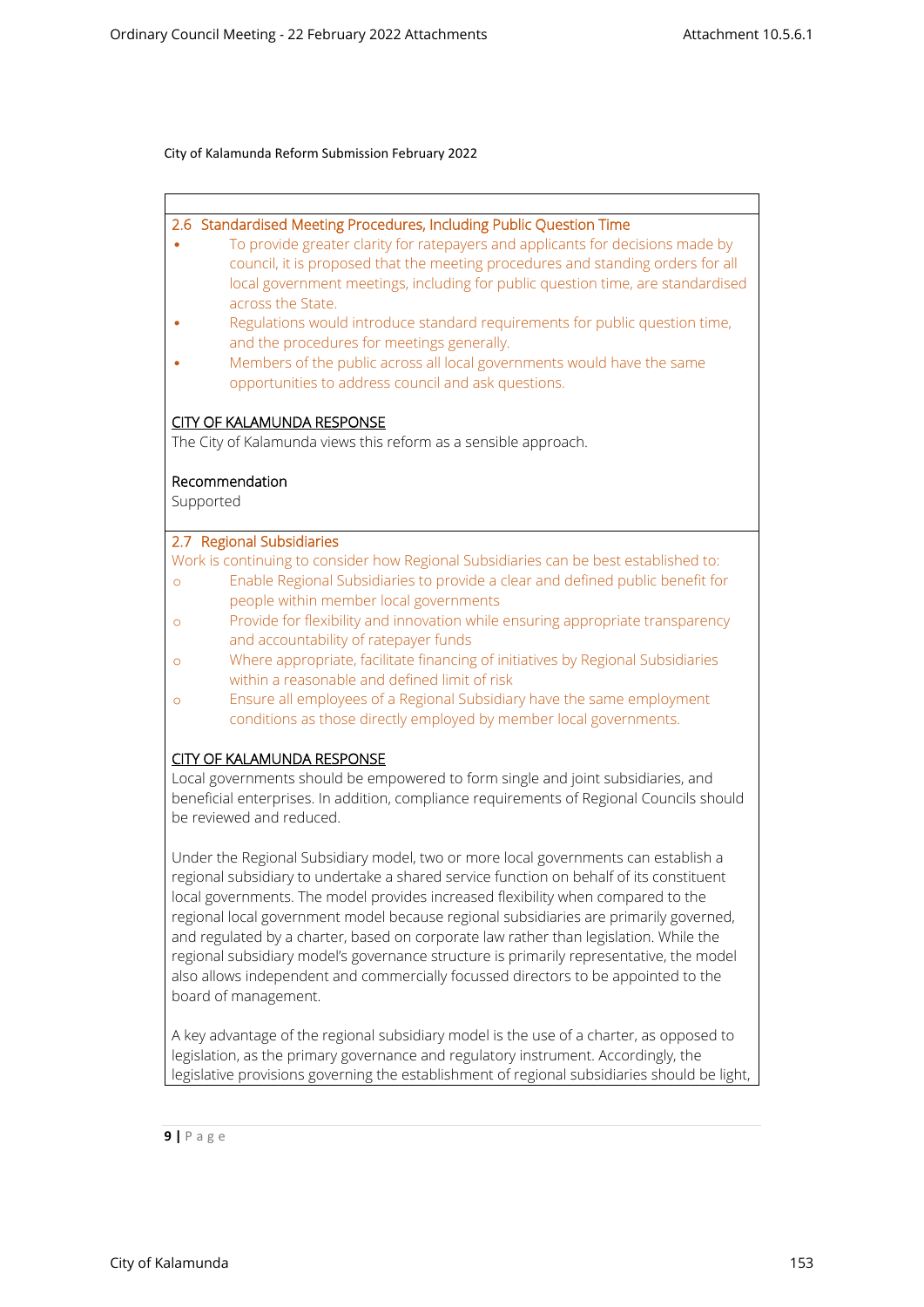leaving most of the regulation to the regional subsidiary charter, which can be adapted to suit the specific circumstances of each regional subsidiary.

## **Recommendation**

Supported

## **3.1 Recordings and Live-Streaming of All Council Meetings**

- It is proposed that all local governments will be required to record meetings.
- Band 1 and 2 local governments would be required to livestream meetings and make video recordings available as public archives.
- Band 1 and 2 are larger local governments are generally located in larger urban areas, with generally very good telecommunications infrastructure, and many already have audio-visual equipment.
- Band 1 and 2 local governments would be required to livestream meetings and make video recordings available as public archives.
- Several local governments already use platforms such as YouTube, Microsoft Teams, and Vimeo to stream and publish meeting recordings.
- Limited exceptions would be made for meetings held outside the ordinary council chambers, where audio recordings may be used.
- Recognising their generally smaller scale, typically smaller operating budget, and potential to be in more remote locations, band 3 and 4 local governments would be required to record and publish audio recordings, at a minimum. These local governments would still be encouraged to livestream or video record meetings.
- All council meeting recordings would need to be published at the same time as the meeting minutes. Recordings of all confidential items would also need to be submitted to the DLGSC for archiving.

## **CITY OF KALAMUNDA RESPONSE**

The City of Kalamunda has implemented live streaming and is supportive of it being mandated across the sector.

## **Recommendations:**

Supported**.**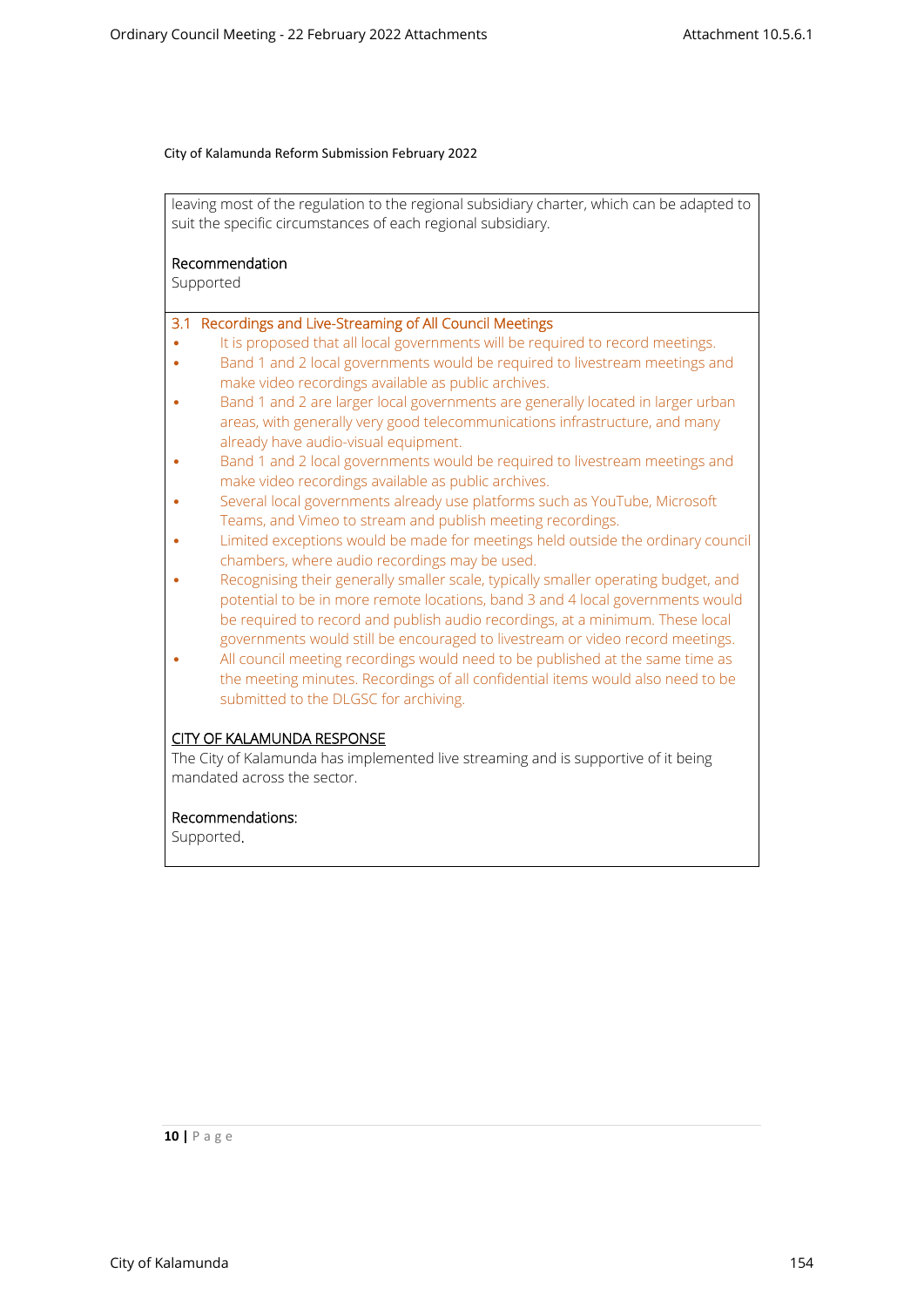#### **3.2 Recording All Votes in Council Minutes**

- To support the transparency of decision-making by councillors, it is proposed that the individual votes cast by all councillors for all council resolutions would be required to be published in the council minutes, and identify those for, against, on leave, absent or who left the chamber.
- Regulations would prescribe how votes are to be consistently minuted.

# **CITY OF KALAMUNDA RESPONSE**

The City of Kalamunda has always recorded voting outcomes when the decision Is not carried unanimously and is supportive of it being mandated across the sector.

## **Recommendations:**

Supported**.**

## **3.3 Clearer Guidance for Meeting Items that may be Confidential**

Recognising the importance of open and transparent decision-making, it is considered that confidential meetings and confidential meeting items should only be used in limited, specific circumstances.

- It is proposed to make the Act more specific in prescribing items that may be confidential, and items that should remain open to the public.
- Items not prescribed as being confidential could still be held as confidential items only with the prior written consent of the Inspector.
- All confidential items would be required to be audio recorded, with those recordings submitted to the DLGSC.

## **CITY OF KALAMUNDA RESPONSE**

Clarifying the confidentiality provisions of the Act has support from the City of Kalamunda, however, the provisions currently provided are reasonable and should not be diluted. New reforms requiring local governments to video or audio record Council meetings (Item 3.1) will add to the formal record of proceedings that includes written minutes. While being supported, the requirement to provide audio recordings of confidential matters to the DLGSC is queried on the basis written and audio records can be readily accessed from a local government if required.

It is also suggested to aid in consistency across local governments and for the benefit of the community, that Regulations are developed which set out the content of Council reports regarding award of tenders in terms of information that is confidential and information that is not confidential.

It is further noted referring matters to the inspector for determination of a confidentiality request will require timely response for local governments to consider council reports in a timely fashion to provide the community with good governance.

#### **Recommendation**

Supported except for point 3. and regulations are developed detailing the award of tenders by Council to aid in consistency across the sector.

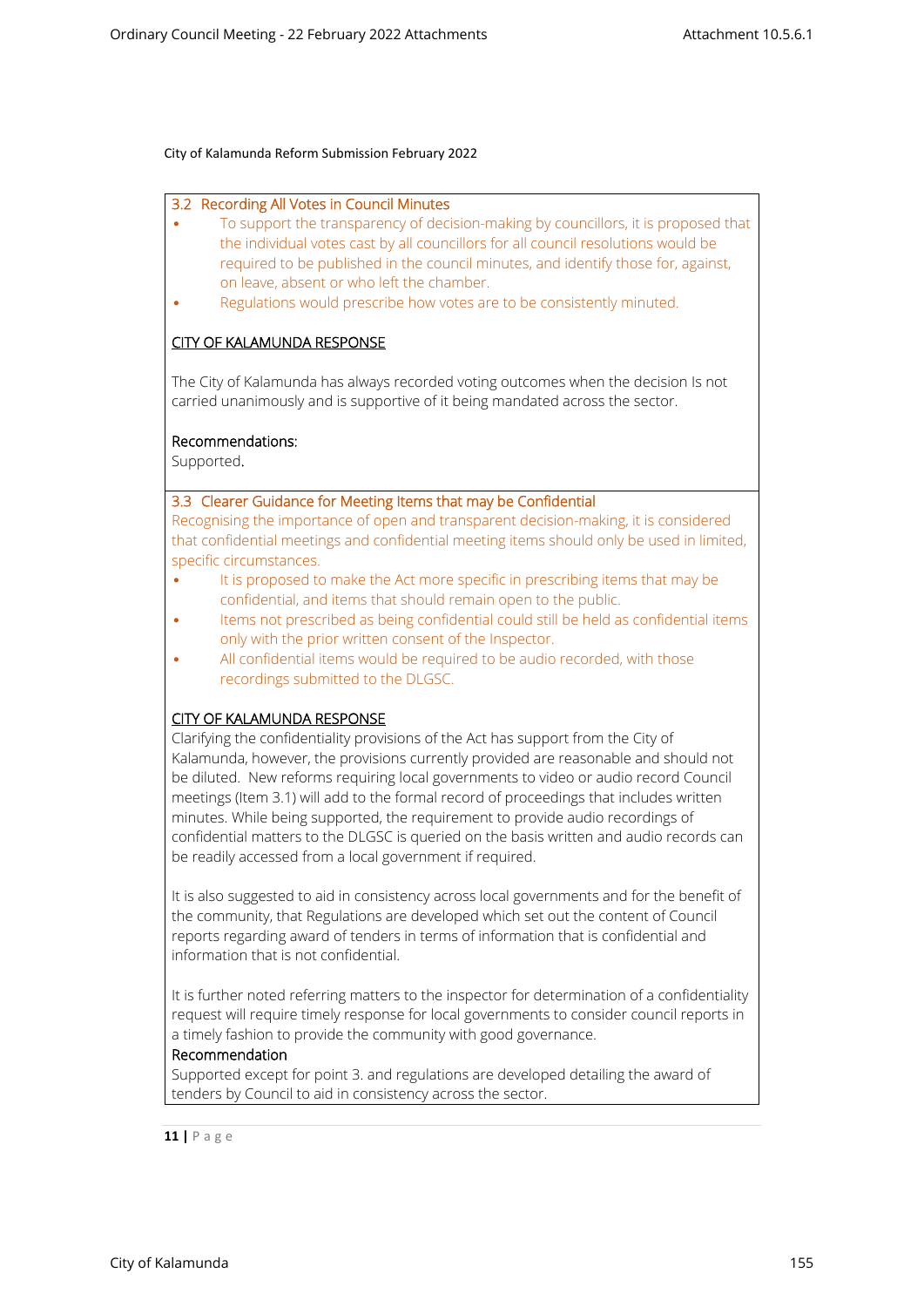|                                                                                                                                                                                                                                                                                                                                                                                                                |                | 3.4 Additional Online Registers                                                        |
|----------------------------------------------------------------------------------------------------------------------------------------------------------------------------------------------------------------------------------------------------------------------------------------------------------------------------------------------------------------------------------------------------------------|----------------|----------------------------------------------------------------------------------------|
|                                                                                                                                                                                                                                                                                                                                                                                                                |                | It is proposed to require local governments to report specific information in          |
|                                                                                                                                                                                                                                                                                                                                                                                                                |                | online registers on the local government's website. Regulations would prescribe        |
|                                                                                                                                                                                                                                                                                                                                                                                                                |                | the information to be included.                                                        |
|                                                                                                                                                                                                                                                                                                                                                                                                                |                | The following new registers, each updated quarterly, are proposed:                     |
|                                                                                                                                                                                                                                                                                                                                                                                                                | $\circ$        | Lease Register to capture information about the leases the local                       |
|                                                                                                                                                                                                                                                                                                                                                                                                                |                | government is party to (either as lessor or lessee)                                    |
|                                                                                                                                                                                                                                                                                                                                                                                                                | $\circ$        | Community Grants Register to outline all grants and funding provided by                |
|                                                                                                                                                                                                                                                                                                                                                                                                                |                | the local government                                                                   |
|                                                                                                                                                                                                                                                                                                                                                                                                                | $\circ$        | Interests Disclosure Register which collates all disclosures made by elected           |
|                                                                                                                                                                                                                                                                                                                                                                                                                |                | members about their interests related to matters considered by council                 |
|                                                                                                                                                                                                                                                                                                                                                                                                                | $\circ$        | Applicant Contribution Register accounting for funds collected from                    |
|                                                                                                                                                                                                                                                                                                                                                                                                                |                | applicant contributions, such as cash-in-lieu for public open space and car            |
|                                                                                                                                                                                                                                                                                                                                                                                                                |                | parking                                                                                |
|                                                                                                                                                                                                                                                                                                                                                                                                                | $\circ$        | Contracts Register that discloses all contracts above \$100,000.                       |
|                                                                                                                                                                                                                                                                                                                                                                                                                |                |                                                                                        |
|                                                                                                                                                                                                                                                                                                                                                                                                                |                | <b>CITY OF KALAMUNDA RESPONSE</b>                                                      |
|                                                                                                                                                                                                                                                                                                                                                                                                                |                |                                                                                        |
| This proposal follows recent Act amendments that ensure a range of information is<br>published on local government websites. Clarity as to the contracts register excluding<br>contracts of employment would be required. It is the view of the City it would not be<br>reasonable to make employment contracts public information and would have a negative<br>impact on recruitment of skilled senior staff. |                |                                                                                        |
|                                                                                                                                                                                                                                                                                                                                                                                                                |                |                                                                                        |
|                                                                                                                                                                                                                                                                                                                                                                                                                | Recommendation | Supported, with the exception for employment contracts being placed on registers.      |
|                                                                                                                                                                                                                                                                                                                                                                                                                |                |                                                                                        |
|                                                                                                                                                                                                                                                                                                                                                                                                                |                | 3.5 Chief Executive Officer Key Performance Indicators (KPIs) be Published             |
|                                                                                                                                                                                                                                                                                                                                                                                                                |                | To provide for minimum transparency, it is proposed to mandate that the KPIs agreed as |
|                                                                                                                                                                                                                                                                                                                                                                                                                |                | performance metrics for CEOs:                                                          |
|                                                                                                                                                                                                                                                                                                                                                                                                                |                | Be published in council meeting minutes as soon as they are agreed prior to (before    |
| $\circ$                                                                                                                                                                                                                                                                                                                                                                                                        |                | the start of the annual period)                                                        |
|                                                                                                                                                                                                                                                                                                                                                                                                                |                | The KPIs and the results be published in the minutes of the performance review         |
| $\circ$                                                                                                                                                                                                                                                                                                                                                                                                        |                | meeting (at the end of the period)                                                     |
|                                                                                                                                                                                                                                                                                                                                                                                                                |                |                                                                                        |
| $\circ$                                                                                                                                                                                                                                                                                                                                                                                                        |                | The CEO has a right to provide written comments to be published alongside the KPIs     |
|                                                                                                                                                                                                                                                                                                                                                                                                                |                | and results to provide context as may be appropriate (for instance, the impact of      |

# events in that year that may have influenced the results against KPIs).

## **CITY OF KALAMUNDA RESPONSE** In principle, this proposal has some merit and would be particularly effective if all CEO KPIs consistently reflected achievements against the Strategic Community Plans and Corporate Business Plans of a local governments, together with KPIs reflective of the CEO's statutory functions under Section 5.41 of the Act. The City of Kalamunda, over many years have developed robust KPIs that are SMART and are aligned to the strategic priorities and the functions of the CEO.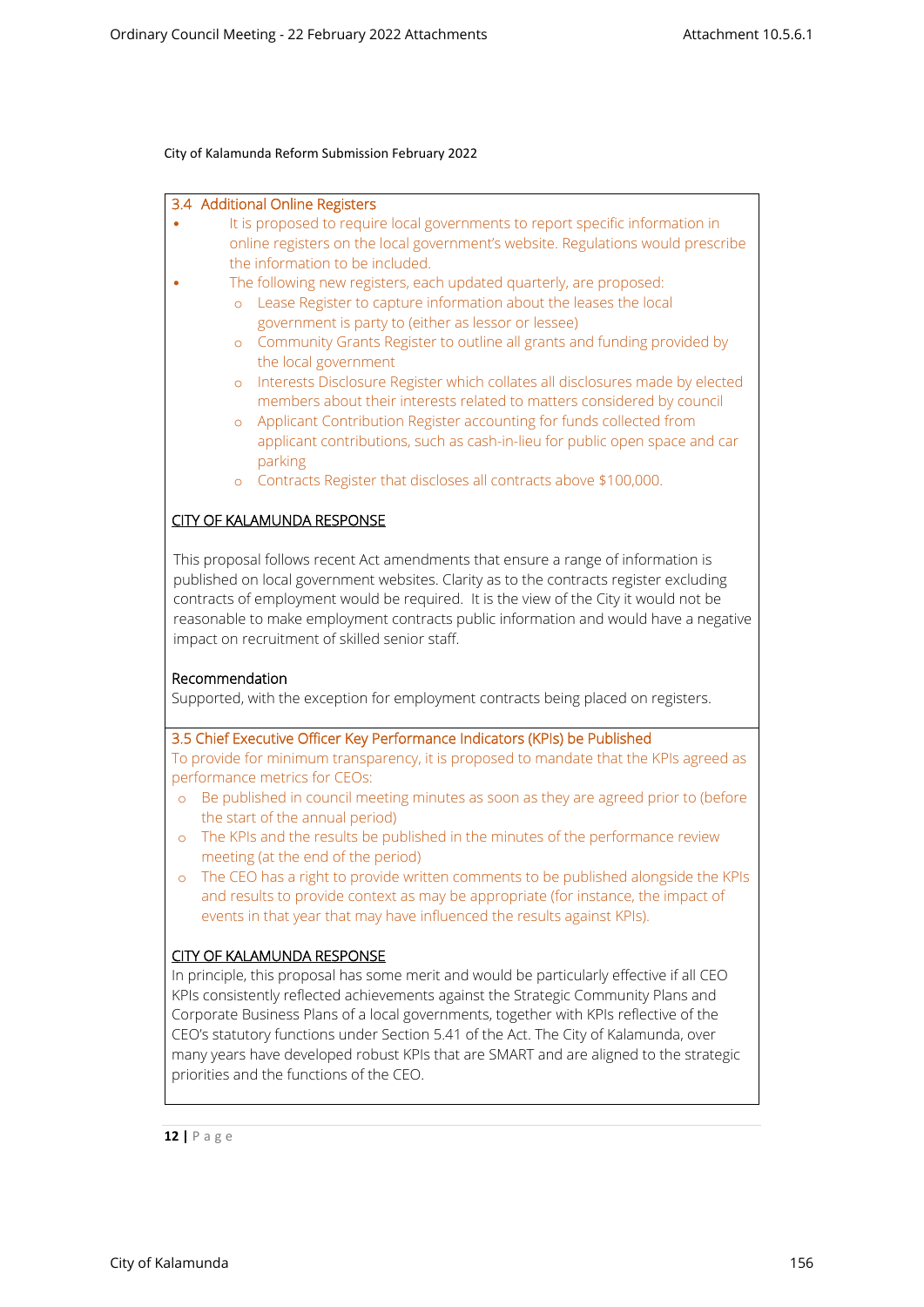This proposed reform would inform the community of the CEO's performance related to the strategic direction and operational function of the local government. KPIs that are subjective and not SMART should not be included and guidelines to setting KPIs would be required to guide the setting of KPIS. The DLGCI should develop common KPIs for all CEO that will assist and guide Councils.

In practice, the drafting of statutory provisions will require sensitive consideration of certain KPIs i.e., those relating to issues affecting the workplace or identified risk-based concerns, to reflect the way Audit Committees currently deal with some internal control, risk and legislative compliance issues confidentially. This approach will protect the interests of Local governments and other parties associated with such KPIs. It would be prudent for exemptions to be provided, based on matters of confidentiality.

The proposed reforms and recent Act amendments signal a clear intent to permit closer community involvement and scrutiny of Local government. However, negative consequences are likely if Local government Council's responsibility as the employing authority of the CEO became blurred due to perceived community entitlement to comment, question, and influence KPIs and the performance review process.

Additionally, the publication of CEO KPI's will elevate this employment position to a high degree of public scrutiny seldom evident in the public or private sector, if at all. It is worth investigating whether the proposed reforms considered whether this factor could impact on the recruitment of CEO's, particularly from outside the Local government sector.

The results of performance reviews should adhere to established human resource management practices and remain confidential information between the employer and employee and should not be published and should remain within the confidential human resource records of the organisation.

A standardised overall statement could be used to provide a summary of the outcome of the performance review, for example 80 percent if all KPIs were met satisfactory by the CEO in the reporting period dated x to y.

#### **Recommendation**

|   | Conditionally support the reporting of CEO KPIs that are consistent with the<br>strategic direction and operational function of the Local government, subject to<br>exemptions for publishing KPI's of a confidential nature. |
|---|-------------------------------------------------------------------------------------------------------------------------------------------------------------------------------------------------------------------------------|
|   | Do not support the results of performance reviews or Councillor's feedback                                                                                                                                                    |
|   | being published.                                                                                                                                                                                                              |
| Β | Would support an overall statement summarising the outcome of the                                                                                                                                                             |
|   | performance review forming part of the Council's resolution.                                                                                                                                                                  |
|   | 4.1 Community and Stakeholder Engagement Charters                                                                                                                                                                             |
|   | It is proposed to introduce a requirement for local governments to prepare a                                                                                                                                                  |
|   | community and stakeholder engagement charter which sets out how local                                                                                                                                                         |
|   | government will communicate processes and decisions with their community.                                                                                                                                                     |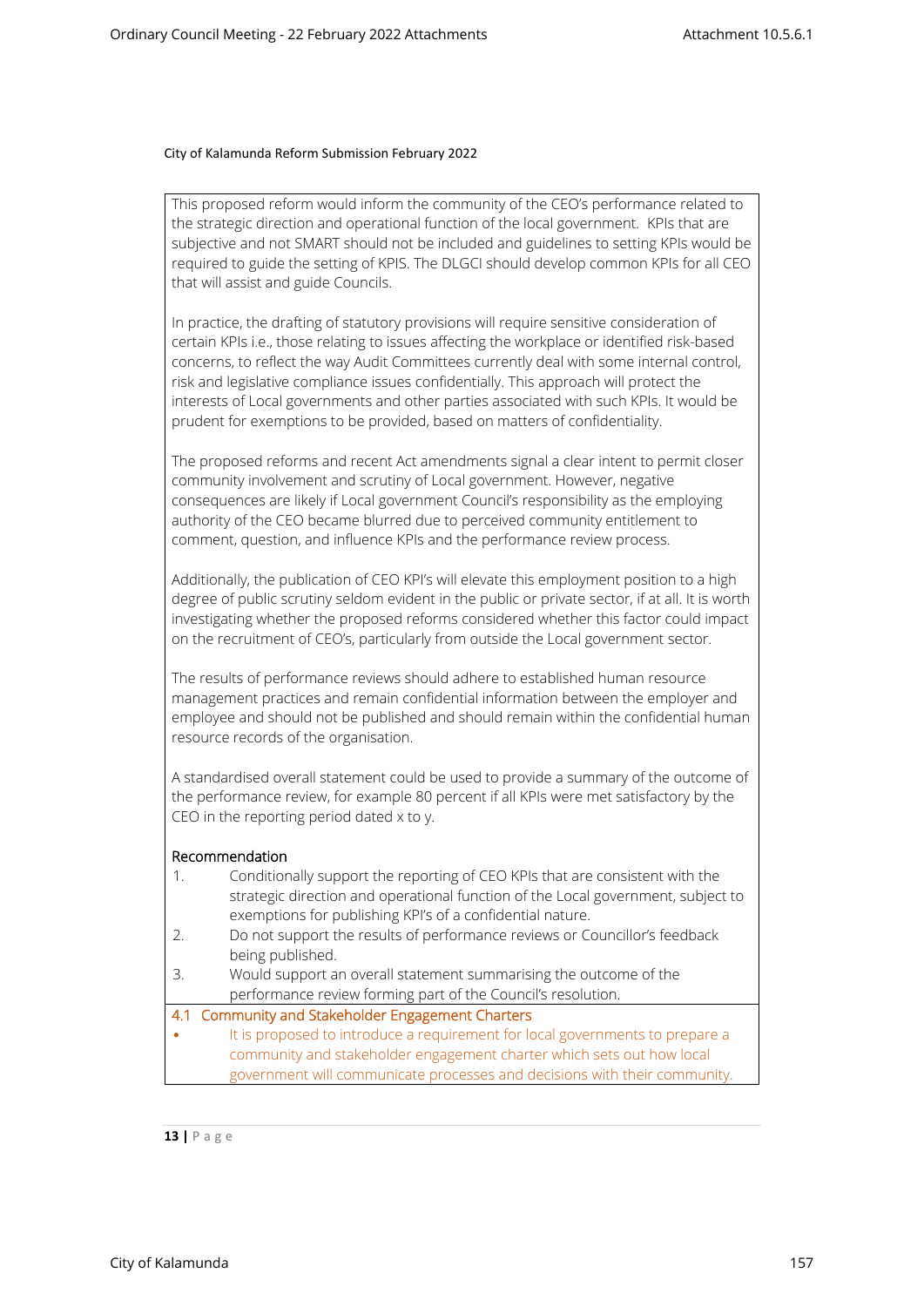• A model Charter would be published to assist local governments who wish to adopt a standard form.

## **CITY OF KALAMUNDA RESPONSE**

The City of Kalamunda supports:

- 1. Responsive, aspirational, and innovative community engagement principles
- 2. Encapsulation of aims and principles in a community engagement policy, and
- 3. The option of hosting an Annual Community Meeting to present on past performance and outline future ideas and plans.

The City of Kalamunda has already developed a communication and engagement strategy. The Strategy encapsulates the essence of a charter, setting out in detail the processes through which the community and other interested parties are informed about and/ or invited to contribute, through consultation or involvement, to proposals or policy changes relating to City services, events, strategic plans, issues, projects and the like. The Strategy is based on the International Association for Public Participation which is recognised as an international leader in this field and its Spectrum of Public Participation has been applied at the City since 2016.

The City also has a Customer Service Charter.

The City provides an annual report to Council on the outcomes and efficacy of all the community engagements undertaken throughout the year. If a model Charter is mandated, then reporting on its efficacy should also be considered.

The development of guidelines by the DLGSC, based on standards such as the International Association for Public Participation practice, is supported and considered world's best practice.

## **Recommendation**

Supported subject to the model charter being based upon the International Association for Public Participation model.

## **4.2 Ratepayer Satisfaction Surveys (Band 1 and 2 local governments only)**

- It is proposed to introduce a requirement that every four years, all local governments in bands 1 and 2 hold an independently managed ratepayer satisfaction survey.
- Results would be required to be reported publicly at a council meeting and published on the local government's website.
- All local governments would be required to publish a response to the results.

# **CITY OF KALAMUNDA RESPONSE**

Item 4.2 has potential to provide benchmarking of community satisfaction levels across Band 1 and 2 Local governments.

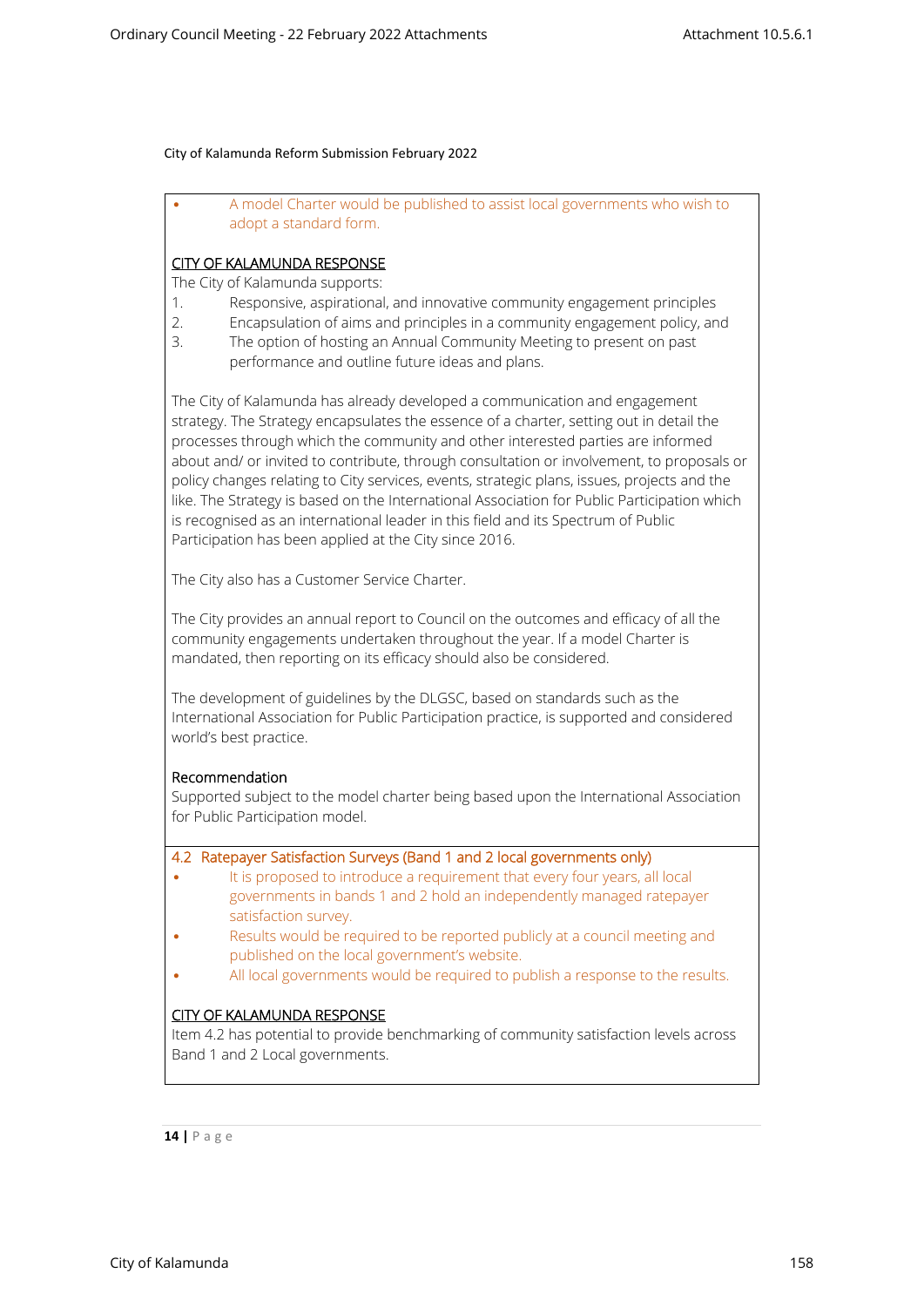The City of Kalamunda has participated in the independent CATALYSE community perceptions survey every 2 years and has been benchmarked against most other LGAs using the same survey tool. The cost of using the CATAYSE survey tool is around \$20,000 every two years.

The City sees this approach as necessary for continuous improvement to occur. The City has found every 2 years gives a good insight into areas that need more focus and those that are meeting community perceptions.

## **Recommendations:**

Supported with a preference these surveys are undertaken every 2 to 4 years.

## **4.3 Introduction of Preferential Voting**

- Preferential voting is proposed be adopted as the method to replace the current first past the post system in local government elections.
- In preferential voting, voters number candidates in order of their preferences.
- Preferential voting is used in State and Federal elections in Western Australia (and in other states). This provides voters with more choice and control over who they elect.
- All other states use a form of preferential voting for local government.

## **CITY OF KALAMUNDA RESPONSE**

The City of Kalamunda would only support preferential voting system if local government elections were made compulsory.

The City sees several benefits attached to compulsory preferential voting including:

- Preferential voting is compulsory for all electors to create a more democratic level of government and removes an area of confusion.
- Preferential voting ensures that the most popular candidates are elected who best reflect the will of the voters.
- This approach aligns to State and Federal election process, which would make it easier for the public to understand the system.
- Allows for a greater representation from a range of interest groups and could prevents domination of elections by mainstream party politics.

## **Recommendation.**

Not Supported unless preferential voting is made compulsory**.**

#### **4.4 Public Vote to Elect the Mayor and President**

- Mayors and Presidents of all local governments perform an important public leadership role within their local communities.
- Band 1 and 2 local governments generally have larger councils than those in bands 3 and 4.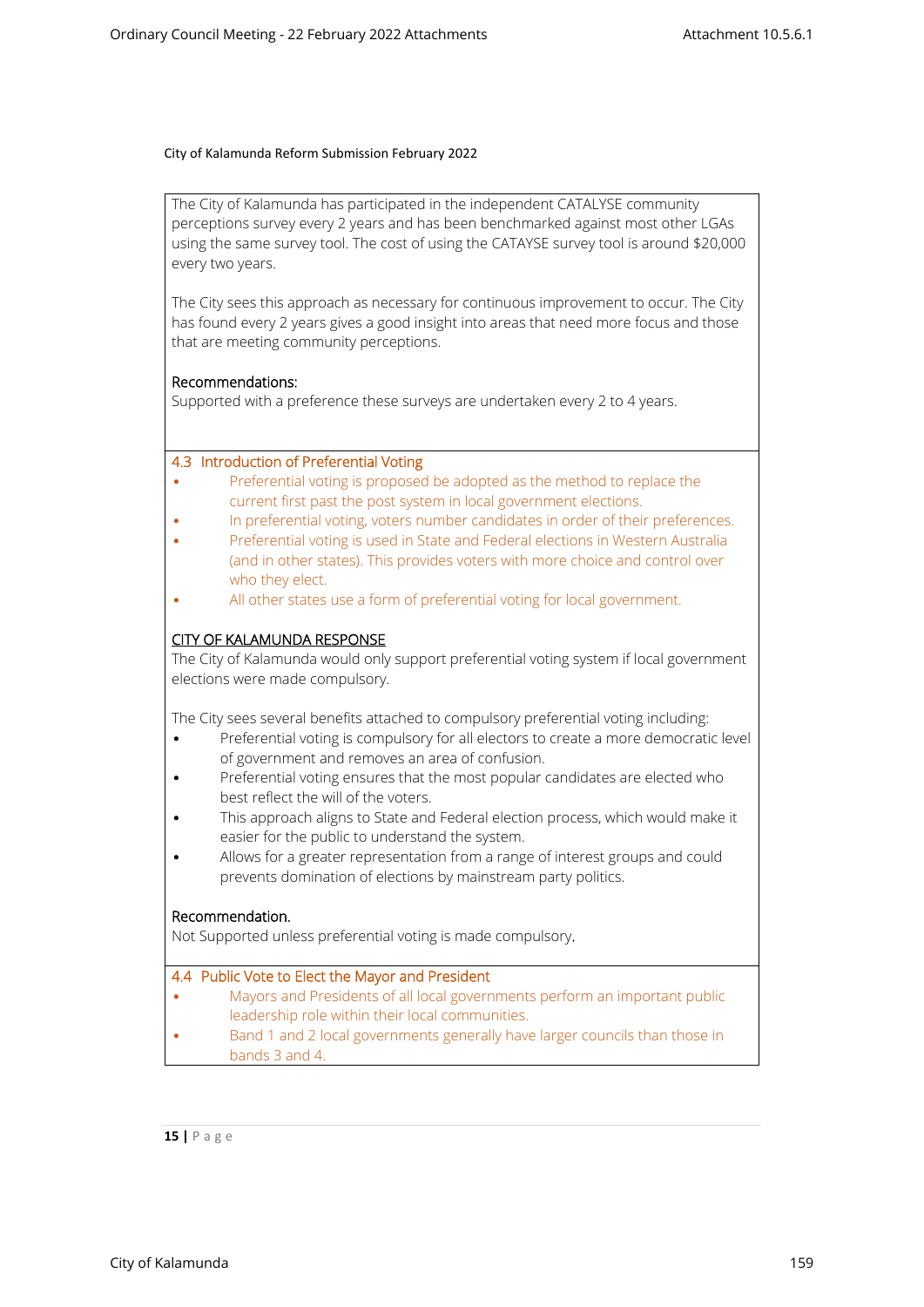| Accordingly, it is proposed that the Mayor or President for all band 1 and 2<br>councils is to be elected through a vote of the electors of the district. Councils in            |
|----------------------------------------------------------------------------------------------------------------------------------------------------------------------------------|
| bands 3 and 4 would retain the current system.                                                                                                                                   |
| A number of Band 1 and Band 2 councils have already moved towards Public<br>Vote to Elect the Mayor and President in recent years, including City of Stirling                    |
| and City of Rockingham.                                                                                                                                                          |
|                                                                                                                                                                                  |
| <b>CITY OF KALAMUNDA RESPONSE</b>                                                                                                                                                |
| Local governments should determine whether their Mayor or President will be elected by                                                                                           |
| the Council or elected by the community.                                                                                                                                         |
|                                                                                                                                                                                  |
| There are 43 Band 1 and 2 local governments with 22 popularly electing the Mayor or                                                                                              |
| President. The remaining 21 local governments have a Council-elected Mayor or                                                                                                    |
| President. The cited examples of the City of Rockingham and City of Stirling electors                                                                                            |
| determining by referendum to change the process for electing the Mayor are examples<br>of the current system working as intended. If a Council wants to have a popularly elected |
| Mayor that should be self-determined by that Council and its community.                                                                                                          |
|                                                                                                                                                                                  |
| Recommendation:                                                                                                                                                                  |
| Not Supported.                                                                                                                                                                   |
|                                                                                                                                                                                  |
|                                                                                                                                                                                  |
| 4.5 Tiered Limits on the Number of Councillors                                                                                                                                   |
| It is proposed to limit the number of councillors based on the population of the<br>entire local government.                                                                     |
| Some smaller local governments have already been moving to having smaller                                                                                                        |
| councils to reduce costs for ratepayers.                                                                                                                                         |
| The Local Government Panel Report proposed:                                                                                                                                      |
| For a population of up to 5,000 - five councillors (including the President)                                                                                                     |
| population of between 5,000 and 75,000 - five to nine councillors (including the<br>Mayor/President)                                                                             |
| population of above 75,000 - nine to fifteen councillors (including Mayor).                                                                                                      |
|                                                                                                                                                                                  |
| <b>CITY OF KALAMUNDA RESPONSE</b>                                                                                                                                                |
| Local governments being enabled to determine the number of Elected Members                                                                                                       |
| required on the Council is currently between six and 15 (including the Mayor/President).                                                                                         |
|                                                                                                                                                                                  |
| The proposed reform to restrict local governments with populations under 5,000 to 5                                                                                              |
| Council Members does not reflect the varied communities of interest within this<br>grouping. Some local governments are essentially regional centres such as the Shires of       |
| Katanning (9), Dandaragan (9), Merredin (9), Moora (9) and Northampton (9) (current                                                                                              |
| Councillor numbers bracketed). Local governments such as the Shire of Ngaanyatjarraku                                                                                            |
| (9) manage substantial land areas, manage isolated communities such as the Shire of                                                                                              |
| Meekatharra (7) and culturally diverse communities such as the Shire of Christmas Island                                                                                         |
| (9). Some local governments with populations up to 5,000 warrant a greater number of                                                                                             |
| Councillors to effectively share the representative role that Council Members play within                                                                                        |
|                                                                                                                                                                                  |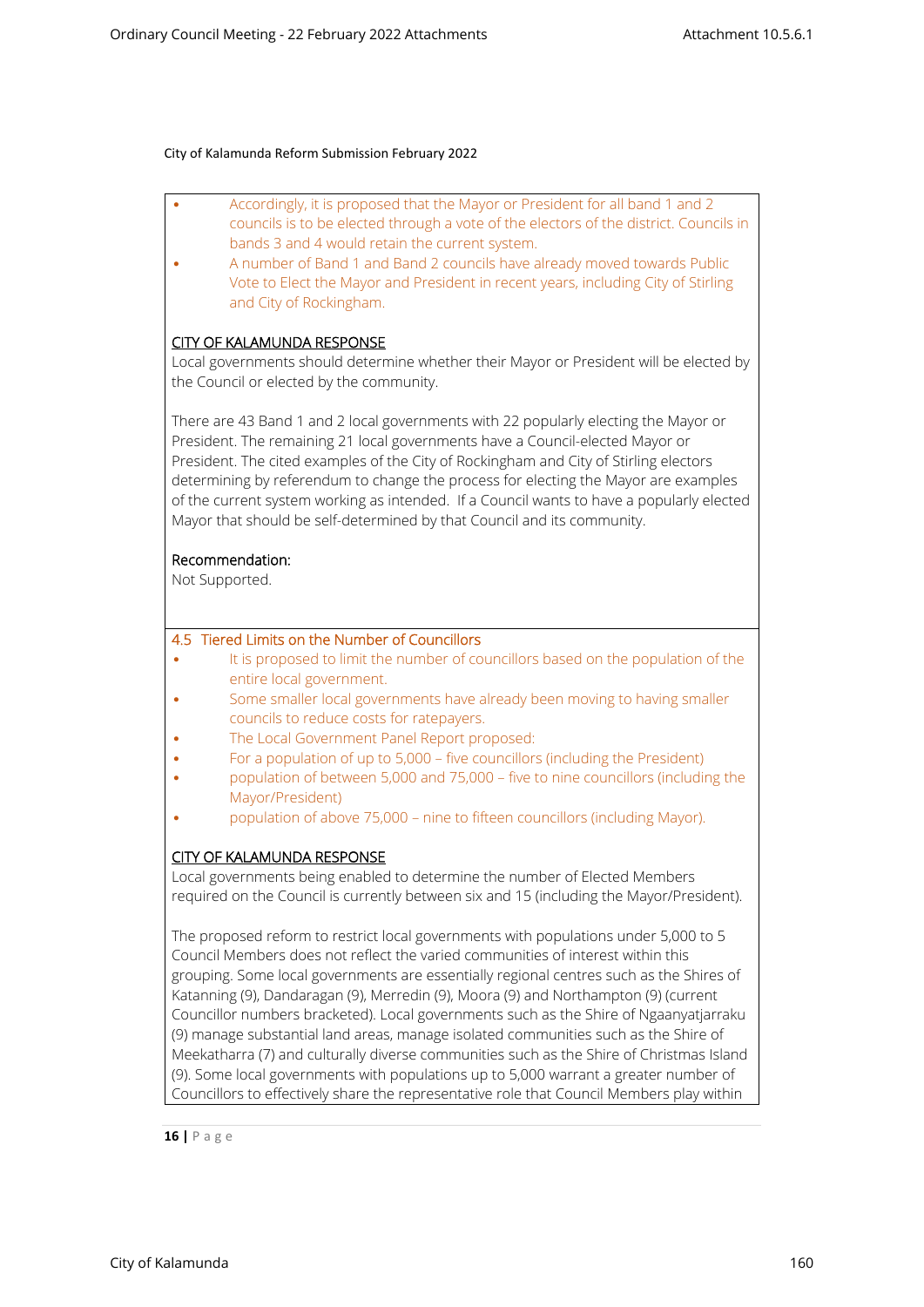their communities. This situation also existing in the Metropolitan LGAs. LGAS are all very diverse and this diversity should be assessed before this reform is mandated to ensure there are no unintended consequences for small LGAs who need greater councillor representation to share workloads effectively.

The City of Kalamunda has just over 60,000 residents and covers a very large expansive land area with several diverse and unique characteristics of population distribution. Limiting the number of Councillors would have a detrimental effect in this locality and would severely limit the ability of Councillors to appropriately service their community.

## **Recommendation**

Not supported - The Council supports all local governments to self-determine up to 15 councillors.

## **4.6 No Wards for Small Councils (Band 3 and 4 Councils only)**

- It is proposed that the use of wards for councils in bands 3 and 4 is abolished.
- Wards increase the complexity of elections, as this requires multiple versions of ballot papers to be prepared for a local government's election.
- In smaller local governments, the population of wards can be very small.
- These wards often have councillors elected unopposed or elect a councillor with a very small number of votes. Some local governments have ward councillors elected with less than 50 votes.
- There has been a trend in smaller local governments looking to reduce the use of wards, with only 10 councils in bands 3 and 4 still having wards.

## **CITY OF KALAMUNDA RESPONSE**

The City of Kalamunda would not be impacted by this reform and would prefer to defer to all small LGAs to advise if this would work for them given their respective individual and unique features and characterises that represent their communities.

## **Recommendation**

The Council supports this reform if all the local governments affected are satisfied this reform will not negatively impact their ability to govern effectively.

| 4.7 Electoral Reform - Clear Lease Requirements for Candidate and Voter Eligibility |
|-------------------------------------------------------------------------------------|
| Reforms are proposed to prevent the use of "sham leases" in council elections.      |
| Sham leases are where a person creates a lease only to be able to vote or run       |
| as a candidate for council.                                                         |
| The City of Perth Inquiry Report identified sham leases as an issue.                |
| Electoral rules are proposed to be strengthened:                                    |
| o A minimum lease period of 12 months will be required for anyone to                |
| register a person to vote or run for council.                                       |
| o Home based businesses will not be eligible to register a person to vote or        |
| run for council, because any residents are already the eligible voter(s) for        |
| that address.                                                                       |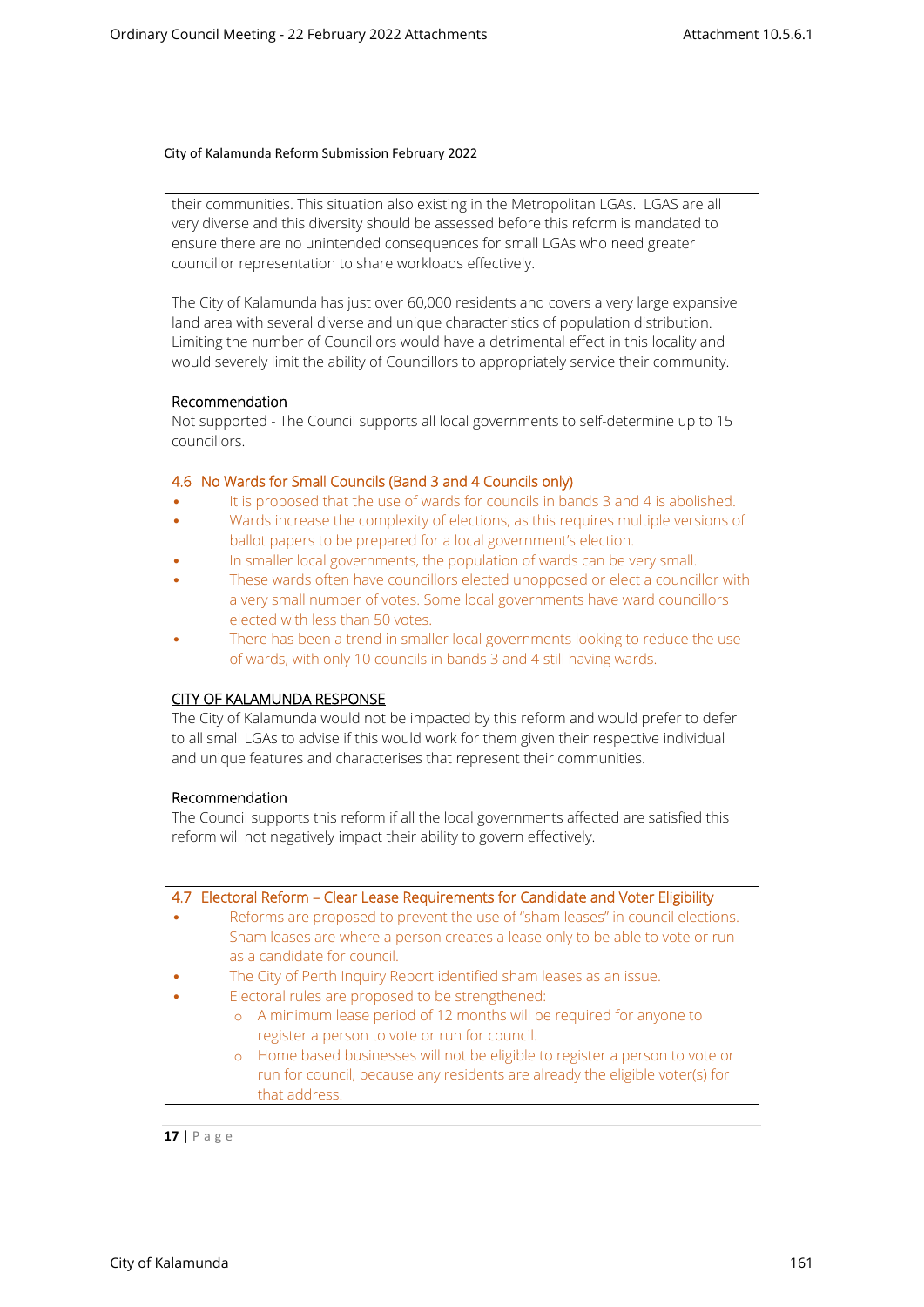| Clarifying the minimum criteria for leases eligible to register a person to<br>$\circ$<br>vote or run for council.       |
|--------------------------------------------------------------------------------------------------------------------------|
| The reforms would include minimum lease periods to qualify as a registered                                               |
| business (minimum of 12 months), and the exclusion of home-based businesses                                              |
| (where the resident is already eligible) and very small sub-leases.                                                      |
| The basis of eligibility for each candidate (e.g. type of property and suburb of                                         |
| property) is proposed to be published, including in the candidate pack for                                               |
| electors.                                                                                                                |
| <b>CITY OF KALAMUNDA RESPONSE</b>                                                                                        |
| The City of Kalamunda supports this reform.                                                                              |
| 4.8 Reform of Candidate Profiles                                                                                         |
| Further work will be undertaken to evaluate how longer candidate profiles could                                          |
| be accommodated.                                                                                                         |
| Longer candidate profiles would provide more information to electors,<br>potentially through publishing profiles online. |
| It is important to have sufficient information available to assist electors make                                         |
| informed decisions when casting their vote.                                                                              |
|                                                                                                                          |
| <b>CITY OF KALAMUNDA RESPONSE</b>                                                                                        |
| Supported                                                                                                                |
|                                                                                                                          |
| 4.9 Minor Other Electoral Reforms<br>Minor other electoral reforms are proposed to include:                              |
| The introduction of standard processes for vote re-counts if there is a very small<br>$\circ$                            |
| margin between candidates (e.g. where there is a margin of less than 10 votes a                                          |
| recount will always be required)                                                                                         |
| The introduction of more specific rules concerning local government council<br>$\circ$                                   |
| candidates' use of electoral rolls.                                                                                      |
|                                                                                                                          |
| <b>CITY OF KALAMUNDA RESPONSE</b><br>The City of Kalamunda supports this reform.                                         |
|                                                                                                                          |
| 5.1 Introduce Principles in the Act                                                                                      |
| It is proposed to include new principles in the Act, including:                                                          |
| The recognition of Aboriginal Western Australians<br>$\circ$                                                             |
| Tiering of local governments (with bands being as assigned by the Salaries and<br>O                                      |
| Allowances Tribunal)                                                                                                     |
| <b>Community Engagement</b><br>O                                                                                         |
| Financial Management.<br>$\circ$                                                                                         |
| <b>CITY OF KALAMUNDA RESPONSE</b>                                                                                        |
|                                                                                                                          |
|                                                                                                                          |
| Supported                                                                                                                |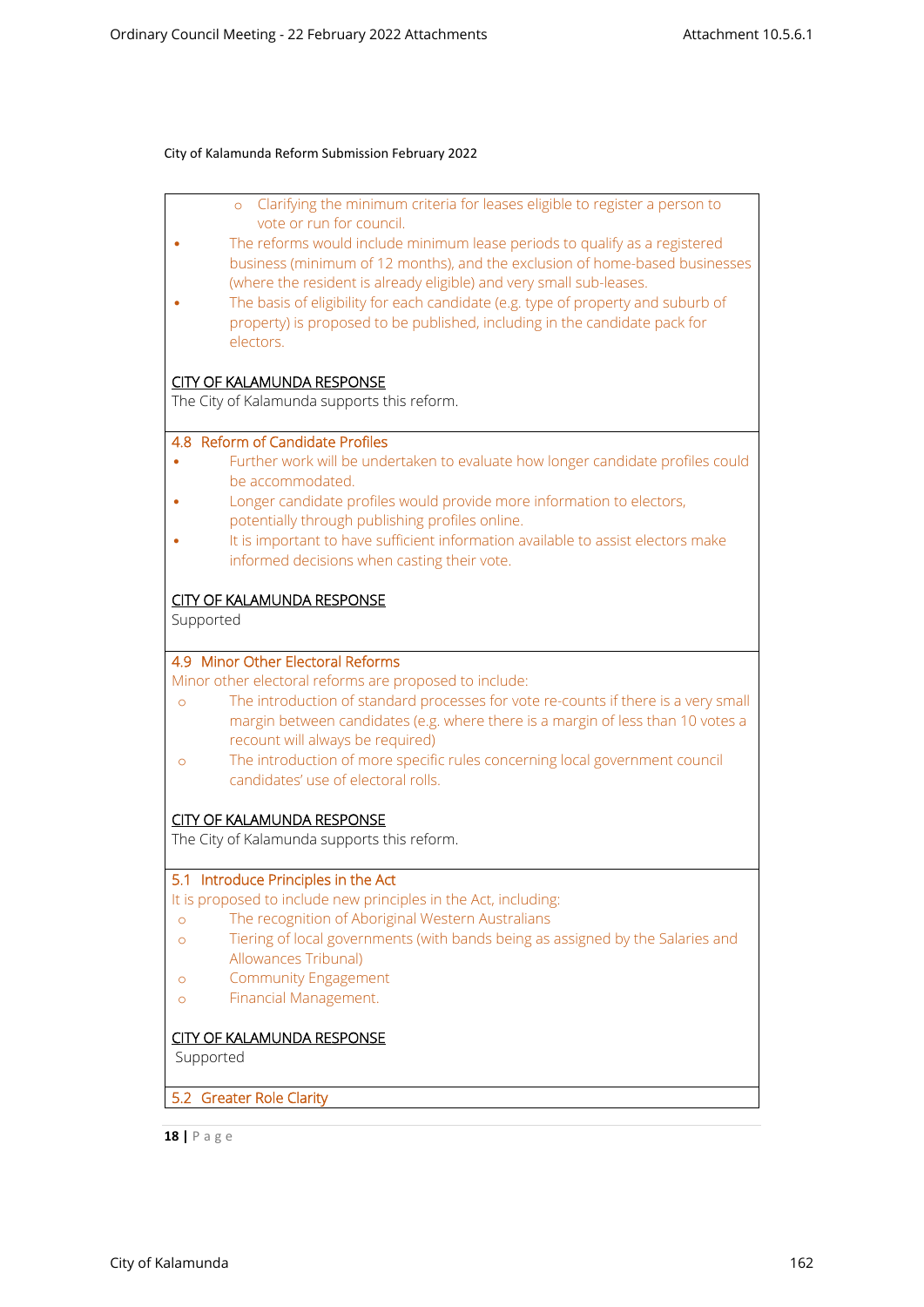| The Local Government Act Review Panel recommended that roles and                                                                                                  |  |
|-------------------------------------------------------------------------------------------------------------------------------------------------------------------|--|
| responsibilities of elected members and senior staff be better defined in law.<br>It is proposed that these roles and responsibilities are further defined in the |  |
| legislation.                                                                                                                                                      |  |
| These proposed roles will be opened to further consultation and input.                                                                                            |  |
| These roles would be further strengthened through Council Communications<br>Agreements (see item 5.3).                                                            |  |
|                                                                                                                                                                   |  |
| <b>CITY OF KALAMUNDA RESPONSE</b>                                                                                                                                 |  |
| Supported                                                                                                                                                         |  |
|                                                                                                                                                                   |  |
| 5.2.1 Mayor or President Role                                                                                                                                     |  |
| It is proposed to amend the Act to specify the roles and responsibilities of the Mayor or                                                                         |  |
| President.                                                                                                                                                        |  |
| While input and consultation will inform precise wording, it is proposed that the Act is                                                                          |  |
| amended to generally outline that the Mayor or President is responsible for:                                                                                      |  |
| representing and speaking on behalf of the whole council and the local                                                                                            |  |
| government, at all times being consistent with the resolutions of council                                                                                         |  |
| facilitating the democratic decision-making of council by presiding at council                                                                                    |  |
| meetings in accordance with the Act<br>developing and maintaining professional working relationships between                                                      |  |
| councillors and the CEO                                                                                                                                           |  |
| performing civic and ceremonial duties on behalf of the local government                                                                                          |  |
| working effectively with the CEO and councillors in overseeing the delivery of the                                                                                |  |
| services, operations, initiatives, and functions of the local government.                                                                                         |  |
| <b>CITY OF KALAMUNDA RESPONSE</b>                                                                                                                                 |  |
|                                                                                                                                                                   |  |
| Supported                                                                                                                                                         |  |
| 5.2.2<br><b>Council Role</b>                                                                                                                                      |  |
| It is proposed to amend the Act to specify the roles and responsibilities of the                                                                                  |  |
| Council, which is the entity consisting of all of the councillors and led by the                                                                                  |  |
| Mayor or President.                                                                                                                                               |  |
| While input and consultation will inform precise wording, it is proposed that the                                                                                 |  |
| Act is amended to generally outline that the Council is responsible for:                                                                                          |  |
| Making significant decisions and determining policies through democratic<br>$\circ$<br>deliberation at council meetings                                           |  |
| Ensuring the local government is adequately resourced to deliver the local<br>$\circ$                                                                             |  |
| governments operations, services, and functions - including all functions                                                                                         |  |
| that support informed decision-making by council                                                                                                                  |  |
| Providing a safe working environment for the CEO.<br>$\circ$                                                                                                      |  |
| Providing strategic direction to the CEO;<br>$\circ$                                                                                                              |  |
| Monitoring and reviewing the performance of the local government.<br>$\circ$                                                                                      |  |

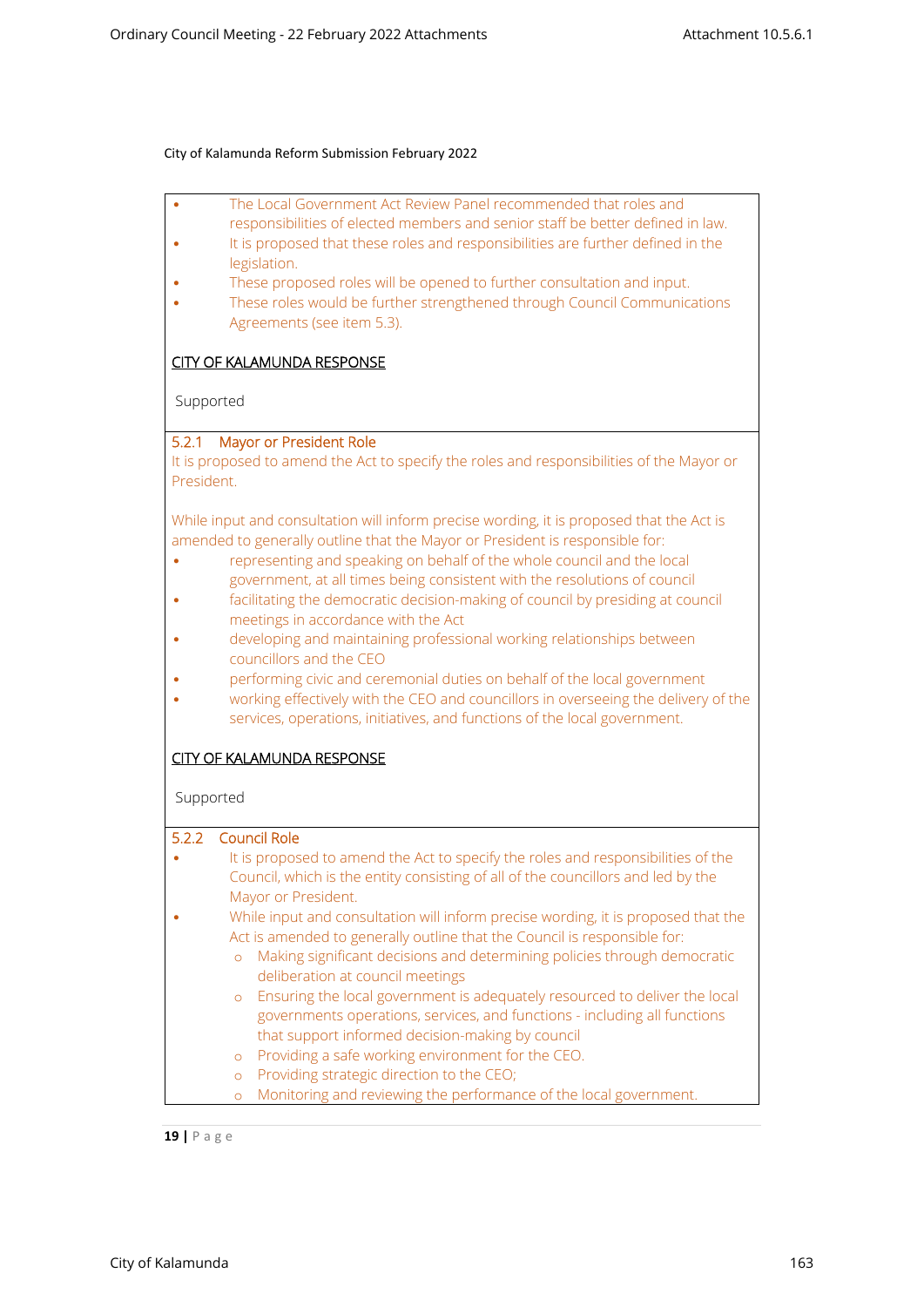|           | <b>CITY OF KALAMUNDA RESPONSE</b>                                                                                                                                                                                                                     |
|-----------|-------------------------------------------------------------------------------------------------------------------------------------------------------------------------------------------------------------------------------------------------------|
|           | Supported, subject to further consultation around the meaning and intent of what a<br>"significant decision" constitutes.                                                                                                                             |
| 5.2.3     | Elected Member (Councillor) Role                                                                                                                                                                                                                      |
|           | It is proposed to amend the Act to specify the roles and responsibilities of all<br>elected councillors.                                                                                                                                              |
|           | While input and consultation will inform precise wording, it is proposed that the<br>Act is amended to generally outline that every elected councillor is responsible                                                                                 |
|           | for:                                                                                                                                                                                                                                                  |
|           | Considering and representing, fairly and without bias, the current and<br>$\circ$<br>future interests of all people who live, work, and visit the district (including<br>for councillors elected for a particular ward)                               |
|           | Positively and fairly contribute and apply their knowledge, skill, and<br>$\circ$<br>judgement to the democratic decision-making process of council                                                                                                   |
|           | Applying relevant law and policy in contributing to the decision-making of<br>$\circ$<br>the council                                                                                                                                                  |
|           | Engaging in the effective forward planning and review of the local<br>$\circ$<br>governments' resources, and the performance of its operations, services,<br>and functions                                                                            |
|           | Communicating the decisions and resolutions of council to stakeholders<br>$\circ$<br>and the public                                                                                                                                                   |
|           | Developing and maintaining professional working relationships with all<br>$\circ$<br>other councillors and the CEO                                                                                                                                    |
|           | Maintaining and developing their knowledge and skills relevant to local<br>$\circ$<br>government                                                                                                                                                      |
|           | Facilitating public engagement with local government.<br>$\circ$                                                                                                                                                                                      |
|           | It is proposed that elected members should not be able to use their title (e.g.<br>"Councillor", "Mayor", or "President") and associated resources of their office<br>(such as email address) unless they are performing their role in their official |
|           | capacity.                                                                                                                                                                                                                                             |
|           | <b>CITY OF KALAMUNDA RESPONSE</b>                                                                                                                                                                                                                     |
|           | Supported                                                                                                                                                                                                                                             |
| 5.2.4     | <b>CEO Role</b>                                                                                                                                                                                                                                       |
| $\bullet$ | The Local Government Act 1995 requires local governments to employ a CEO<br>to run the local government administration and implement the decisions of                                                                                                 |
|           | council.<br>To provide greater clarity, it is proposed to amend the Act to specify the roles<br>and responsibilities of all local government CEOs.                                                                                                    |
|           | While input and consultation will inform precise wording, it is proposed that<br>the Act is amended to generally outline that the CEO of a local government is<br>responsible for:                                                                    |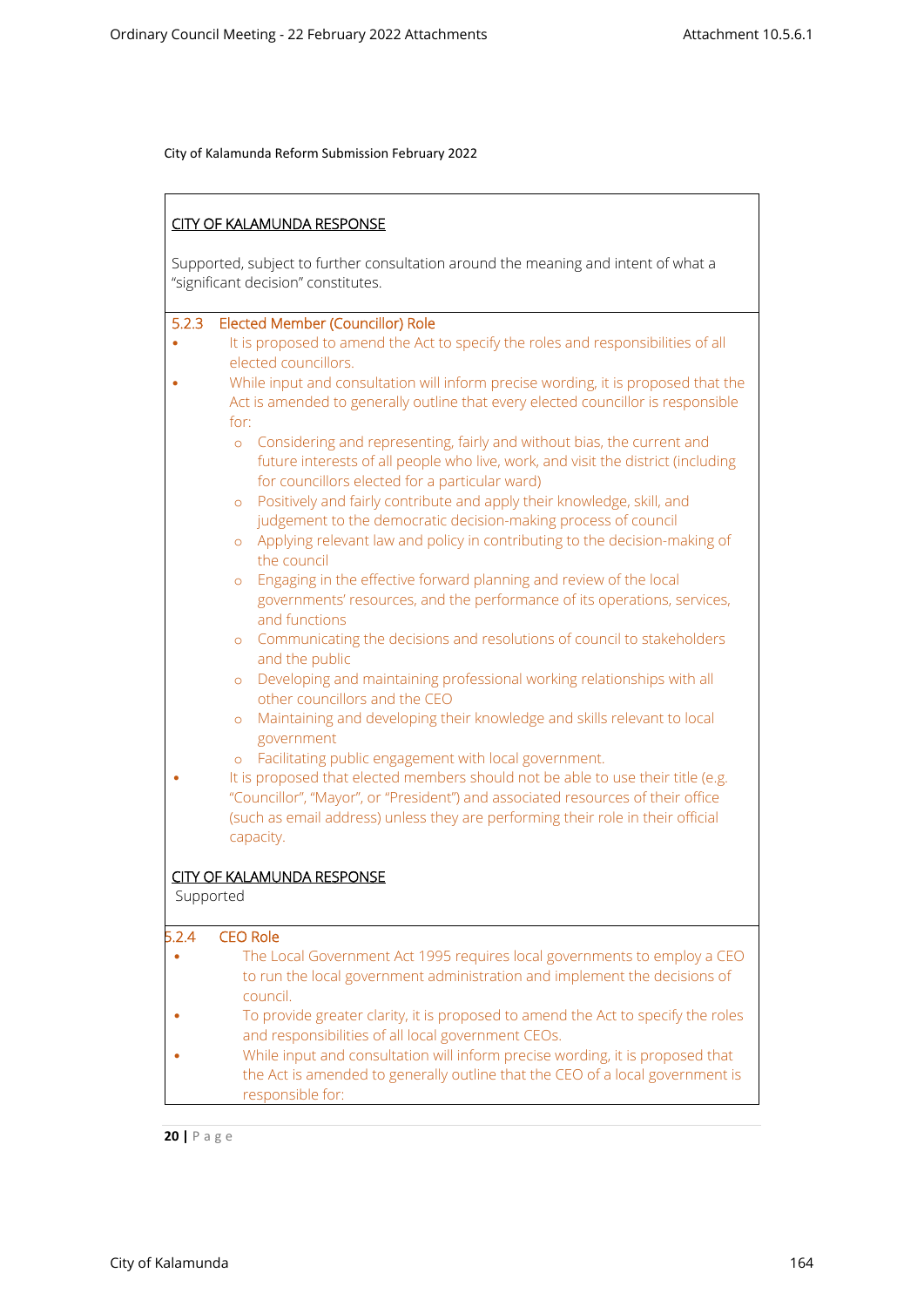|           | Coordinating the professional advice and assistance necessary for all<br>$\circ$         |
|-----------|------------------------------------------------------------------------------------------|
|           | elected members to enable the council to perform its decision-making                     |
|           | functions<br>Facilitating the implementation of council decisions                        |
|           | $\circ$<br>Ensuring functions and decisions lawfully delegated by council are<br>$\circ$ |
|           | managed prudently on behalf of the council                                               |
|           | Managing the effective delivery of the services, operations, initiatives, and<br>$\circ$ |
|           | functions of the local government determined by the council                              |
|           | Providing timely and accurate information and advice to all councillors in<br>$\circ$    |
|           | line with the Council Communications Agreement (see item 5.3)                            |
|           | Overseeing the compliance of the operations of the local government with<br>$\circ$      |
|           | State and Federal legislation on behalf of the council                                   |
|           | Implementing and maintaining systems to enable effective planning,<br>$\circ$            |
|           | management, and reporting on behalf of the council.                                      |
|           |                                                                                          |
|           | <b>CITY OF KALAMUNDA RESPONSE</b>                                                        |
| Supported |                                                                                          |
|           | 5.3 Council Communication Agreements                                                     |
|           | In State Government, there are written Communication Agreements between                  |
|           | Ministers and agencies that set standards for how information and advice will be         |
|           | provided.                                                                                |
|           | It is proposed that local governments will need to have Council Communications           |
|           | Agreements between the council and the CEO.                                              |
|           | These Council Communication Agreements would clearly specify the information             |
|           | that is to be provided to councillors, how it will be provided, and the timeframes       |
|           | for when it will be provided.                                                            |
|           | A template would be published by DLGSC. This default template will come into             |
|           | force if a council and CEO do not make a specific other agreement within a               |
|           | certain timeframe following any election.                                                |
|           |                                                                                          |
|           | <b>CITY OF KALAMUNDA RESPONSE</b>                                                        |
| Supported |                                                                                          |
|           | 5.4 Local Governments May Pay Superannuation Contributions for Elected Members           |
|           | It is proposed that local governments should be able to decide, through a vote           |
|           | of council, to pay superannuation contributions for elected members. These               |
|           | contributions would be additional to existing allowances.                                |
|           | Superannuation is widely recognised as an important entitlement to provide               |
|           | long term financial security.                                                            |
|           | Other states have already moved to allow councils to make superannuation                 |
|           | contributions for councillors.                                                           |
|           | Allowing council to provide superannuation is important part of encouraging              |
|           | equality for people represented on council - particularly for women and                  |
|           | younger people.                                                                          |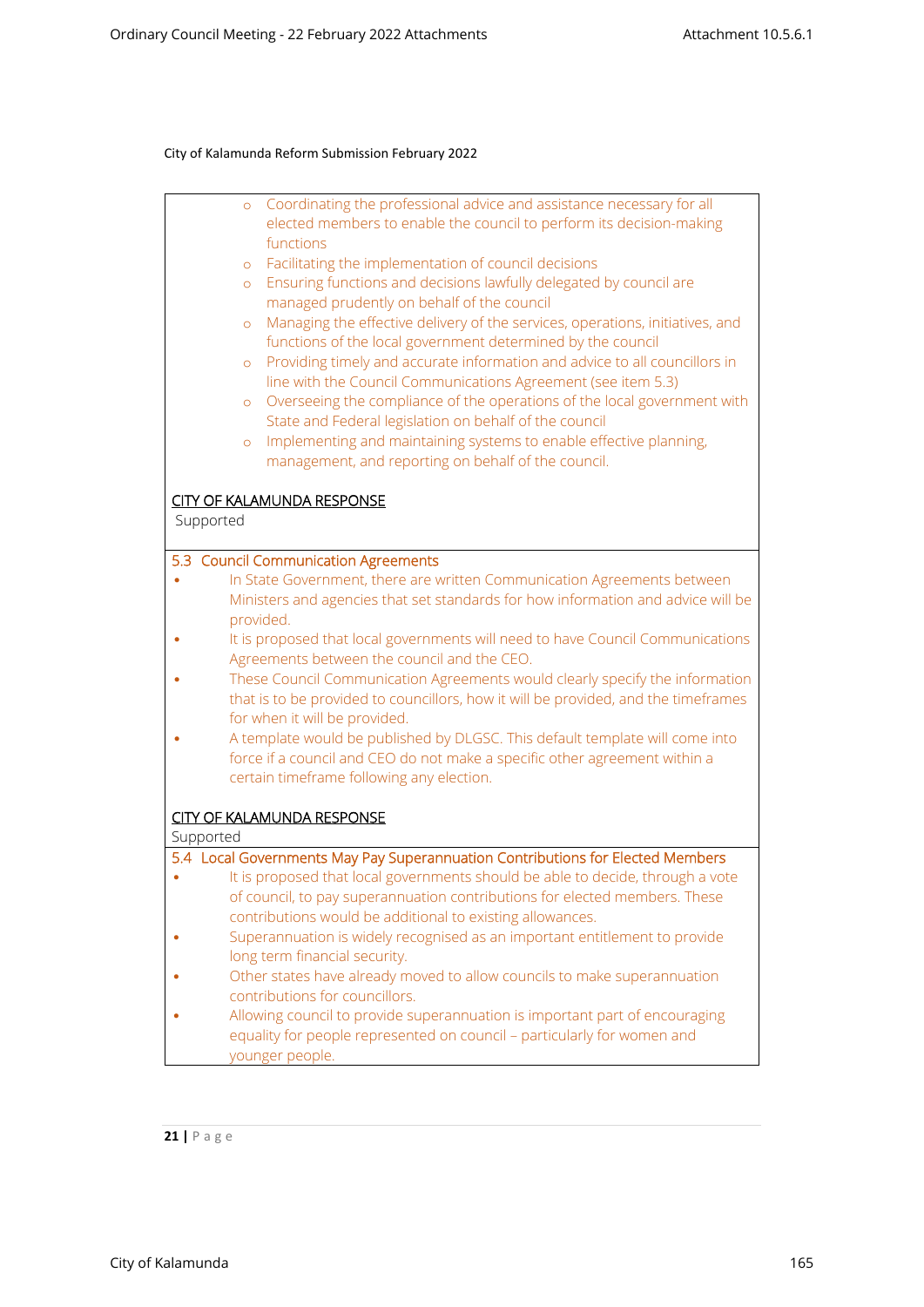|                      | Providing superannuation to councillors recognises that the commitment to<br>elected office can reduce a person's opportunity to undertake employment and                                                                                                                             |
|----------------------|---------------------------------------------------------------------------------------------------------------------------------------------------------------------------------------------------------------------------------------------------------------------------------------|
|                      | earn superannuation contributions.                                                                                                                                                                                                                                                    |
|                      | <b>CITY OF KALAMUNDA RESPONSE</b>                                                                                                                                                                                                                                                     |
| Supported            |                                                                                                                                                                                                                                                                                       |
|                      | 5.5 Local Governments May Establish Education Allowances                                                                                                                                                                                                                              |
|                      | Local governments will have the option of contributing to the education<br>expenses for councillors, up to a defined maximum value, for tuition costs for<br>further education that is directly related to their role on council.                                                     |
|                      | Councils will be able to decide on a policy for education expenses, up to a<br>maximum yearly value for each councillor. Councils may also decide not to make<br>this entitlement available to elected members.                                                                       |
|                      | Any allowance would only be able to be used for tuition fees for courses, such<br>as training programs, diplomas, and university studies, which relate to local<br>government.                                                                                                        |
|                      | Where it is made available, this allowance will help councillors further develop<br>skills to assist with making informed decisions on important questions before<br>council, and also provide professional development opportunities for<br>councillors.                             |
| Government business. | <b>CITY OF KALAMUNDA RESPONSE</b><br>The City supports this reform, however, there needs to be clear guidelines about the<br>courses that can be undertaken to ensure the training is indeed related to Local                                                                         |
|                      | The City has operated with a Councillor Professional Development Policy in place which<br>allows Councillors up to \$2,000 a year to spend on education and training.                                                                                                                 |
|                      | In the City's experience the legislation should disallow a Councillor coming up for election<br>to be able to claim the allowance in the year they are to be re-elected due to the risk of<br>that Councillor losing their election and the LG gains no benefit from the expenditure. |
| Recommendation       | Supported noting the suggestions above.                                                                                                                                                                                                                                               |
|                      | 5.6 Standardised Election Caretaker period                                                                                                                                                                                                                                            |
|                      | A state-wide caretaker period for local governments is proposed.                                                                                                                                                                                                                      |
|                      | All local governments across the State would have the same clearly defined<br>election period, during which:                                                                                                                                                                          |
| $\circ$              | Councils do not make major decisions with criteria to be developed defining<br>'major'                                                                                                                                                                                                |
| $\circ$              | Incumbent councillors who nominate for re-election are not to represent<br>the local government, act on behalf of the council, or use local government<br>resources to support campaigning activities.                                                                                |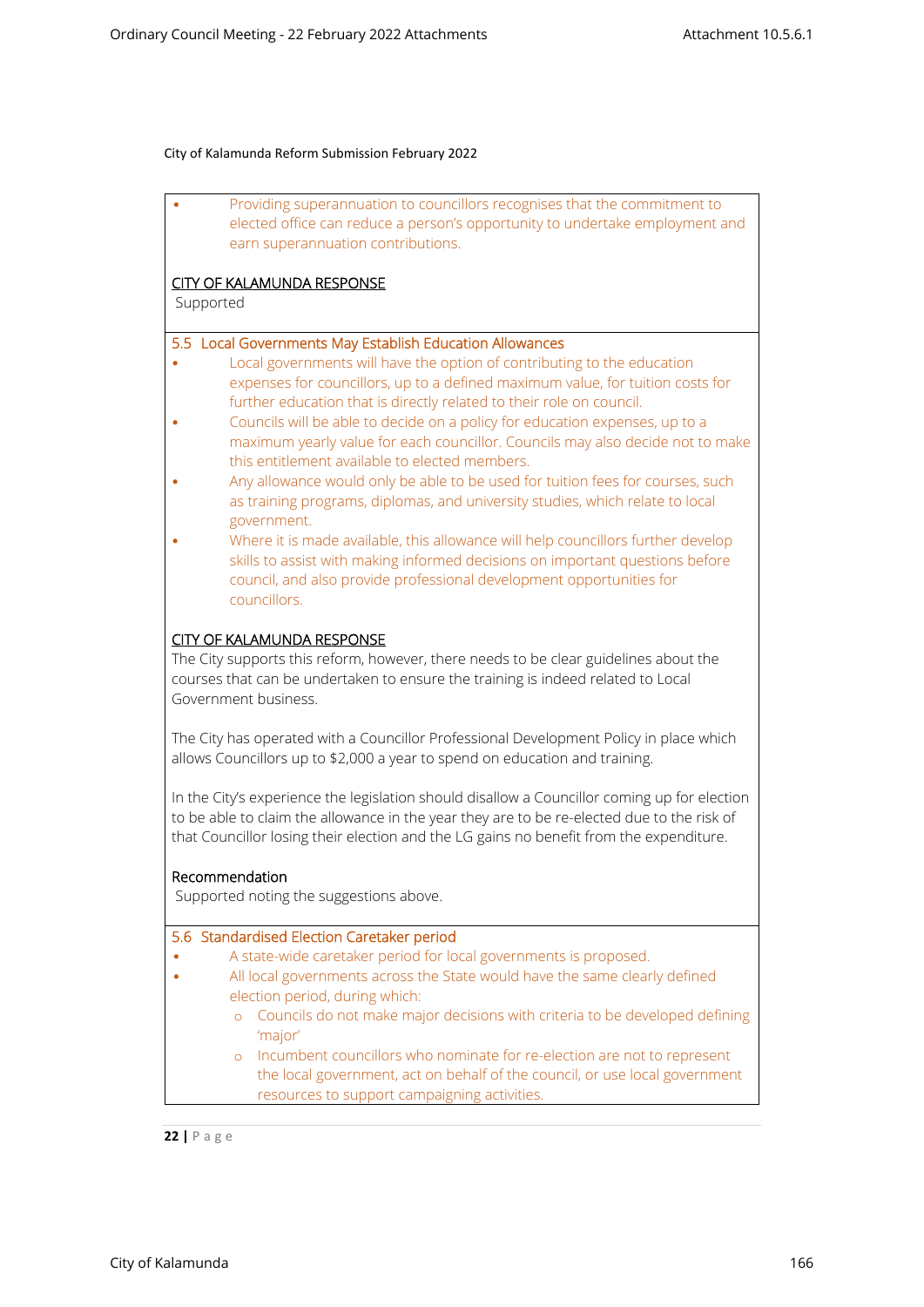|  |  | There are consistent election conduct rules for all candidates |  |
|--|--|----------------------------------------------------------------|--|
|--|--|----------------------------------------------------------------|--|

## **CITY OF KALAMUNDA RESPONSE**

Supported subject to pragmatic regulations being developed regarding decision making during election period.

#### **5.7 Remove WALGA from the Act**

- The Local Government Panel Report recommended that WALGA not be constituted under the Local Government Act 1995.
- Separating WALGA out of the Act will provide clarity that WALGA is not a State Government entity.

## **CITY OF KALAMUNDA RESPONSE**

Supported

## **5.8 CEO Recruitment**

- It is proposed that DLGSC establishes a panel of approved panel members to perform the role of the independent person on CEO recruitment panels.
- Councils will be able to select an independent person from the approved list.
- Councils will still be able to appoint people outside of the panel with the approval of the Inspector.

## **CITY OF KALAMUNDA RESPONSE**

The City of Kalamunda is concerned that this reform will add an extra layer of cost if the independent person is to be paid for this role. Furthermore, the City is not aware of any evidence that recruitment of CEO processes has been a problem and unsure of any efficacy an independent person would provide. Most Councils use an independent recruitment firm to assist with this process, so this reform appears to be a duplication of effort and expense.

The cost to recruit is typically 25-33% of the total remuneration package This is in the order of \$60,000 or more. Adding additional cost by having to pay another independent person is not a good use of ratepayer funds.

#### **Recommendation**:

Supported if the role of independent person is classified a voluntary position that is not required to be paid unless the Local Government decides it will pay for this service.

#### **6.1 Model Financial Statements and Tiered Financial Reporting**

- The Minister strongly believes in transparency and accountability in local government. The public rightly expects the highest standards of integrity, good governance, and prudent financial management in local government.
- It is critically important that clear information about the financial position of local governments is openly available to ratepayers. Financial information also supports community decision-making about local government services and projects.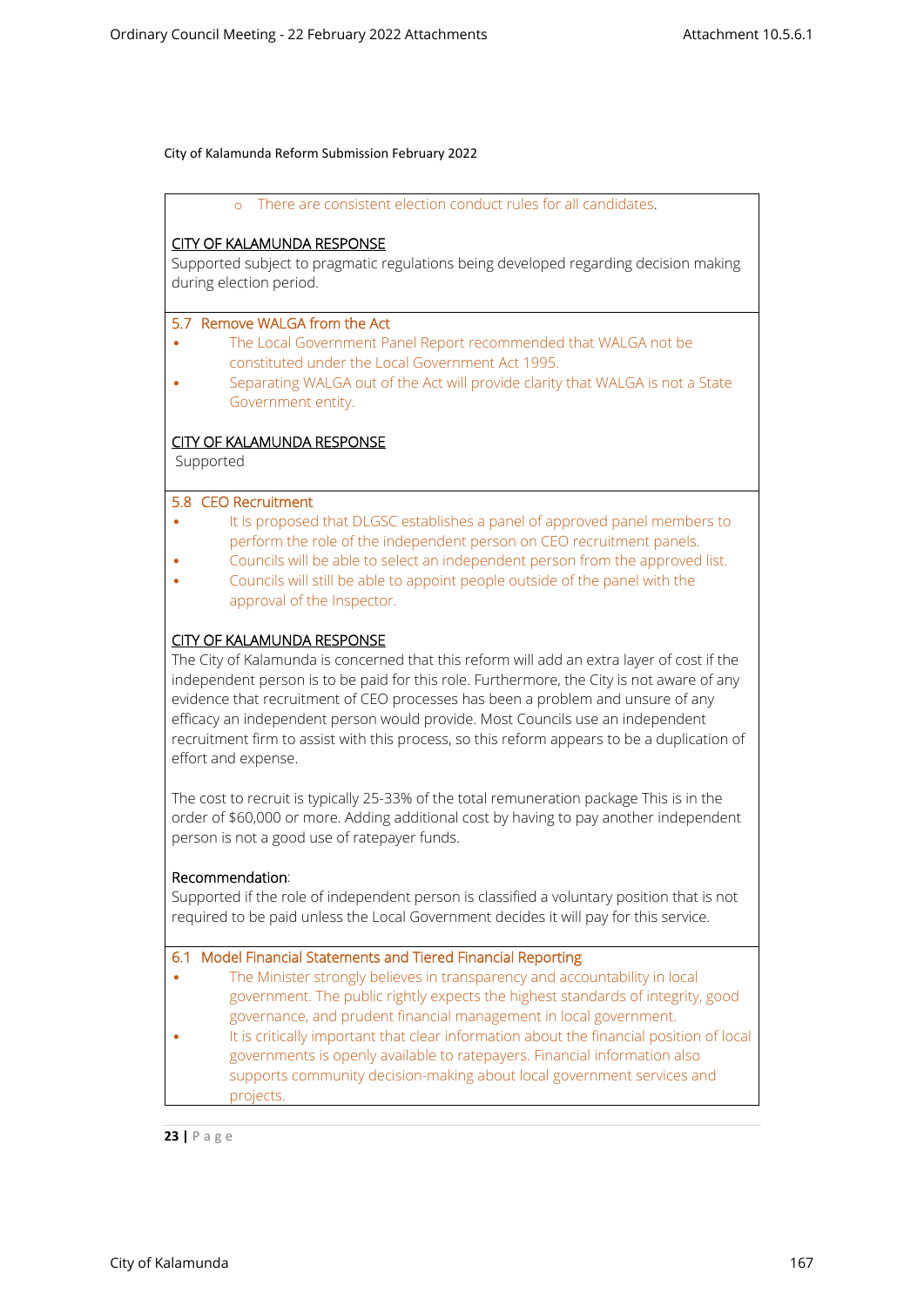| $\bullet$ | Local governments differ significantly in the complexity of their operations. |
|-----------|-------------------------------------------------------------------------------|
|           | Smaller local governments generally have much less operating complexity than  |
|           | larger local governments.                                                     |

- The Office of the Auditor General has identified opportunities to improve financial reporting, to make statements clearer, and reduce unnecessary complexity.
- Recognising the difference in the complexity of smaller and larger local governments, it is proposed that financial reporting requirements should be tiered – meaning that larger local governments will have greater financial reporting requirements than smaller local governments.
- It is proposed to establish standard templates for Annual Financial Statements for band 1 and 2 councils, and simpler, clearer financial statements for band 3 and 4.
- Online Registers updated quarterly (see item 3.4), would provide faster and greater transparency than current annual reports. Standard templates will be published for use by local governments.
- Simpler Strategic and Financial Planning (item 6.2) would also improve the budgeting process.

## **CITY OF KALAMUNDA RESPONSE**

The City of Kalamunda:

- 1. Requests the Minister for Local Government to direct the Department of Local Government, Sport and Cultural Industries to prepare a Model set of Financial Statements and Annual Budget Statements for the Local government sector, in consultation with the Office of the Auditor General, WALGA and a representative group of Local Government Chief Financial officers to ensure that all reforms will be practicable and should align with Australian Accounting Standards.
- 2. Requests the Department of Local Government, Sport and Cultural Industries to re-assess the amount of detail required to be included in annual financial reports, for small and medium sized entities as suggested by the Office of Auditor General.

## **Recommendation**

Supported subject to broad industry engagement in the development stage.

## **6.2 Simplify Strategic and Financial Planning**

| $\bullet$ | Having clear information about the finances of local government is an important<br>part of enabling informed public and ratepayer engagement and input to                                                                              |
|-----------|----------------------------------------------------------------------------------------------------------------------------------------------------------------------------------------------------------------------------------------|
|           | decision-making.                                                                                                                                                                                                                       |
|           | The framework for financial planning should be based around information being<br>clear, transparent, and easy to understand for all ratepayers and members of<br>the public.                                                           |
|           | In order to provide more consistency and clarity across the State, it is proposed<br>that greater use of templates is introduced to make planning and reporting<br>clearer and simpler, providing greater transparency for ratepayers. |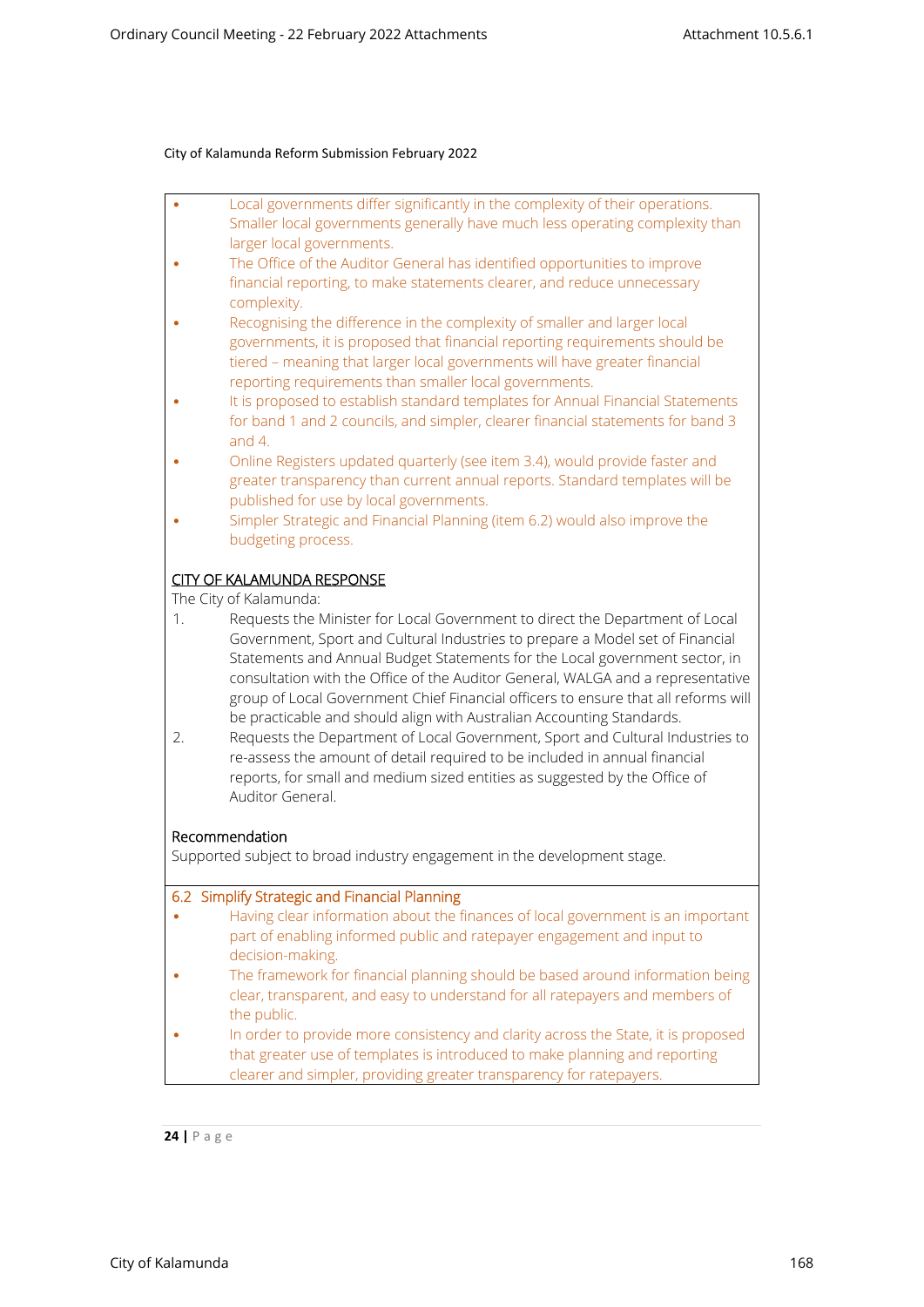| Local governments would be required to adopt a standard set of plans, and<br>۰       |
|--------------------------------------------------------------------------------------|
| there will be templates published by the DLGSC for use or adaption by local          |
| governments.                                                                         |
| It is proposed that the plans that are required are:                                 |
| Simplified Council Plans that replace existing Strategic Community Plans<br>$\circ$  |
| and set high-level objectives, with a new plan required at least every eight         |
| years. These will be short-form plans, with a template available from the            |
| <b>DLGSC</b>                                                                         |
| Simplified Asset Management Plans to consistently forecast costs of<br>$\circ$       |
| maintaining the local government's assets. A new plan will be required at            |
| least every ten years, though local governments should update the plan               |
| regularly if the local government gains or disposes of major assets (e.g.            |
| land, buildings, or roads). A template will be provided, and methods of              |
| valuations will be simplified to reduce red tape                                     |
| Simplified Long Term Financial Plans will outline any long-term financial<br>$\circ$ |
| management and sustainability issues, and any investments and debts. A               |
| template will be provided, and these plans will be required to be reviewed           |
| in detail at least every four years                                                  |
| A new Rates and Revenue Policy (see item 6.3) that identifies the<br>$\circ$         |
| approximate value of rates that will need to be collected in future years            |
| (referencing the Asset Management Plan and Long-Term Financial Plan) -               |
| providing a forecast to ratepayers (updated at least every four years)               |
| The use of simple, one-page Service Proposals and Project Proposals that<br>$\circ$  |
| outline what proposed services or initiatives will cost, to be made available        |
| through council meetings. These will become Service Plans and Project                |
| Plans added to the yearly budget if approved by council. This provides               |
| clear transparency for what the functions and initiatives of the local               |
| government cost to deliver. Templates will be available for use by local             |
| governments.                                                                         |
| <b>CITY OF KALAMUNDA RESPONSE</b>                                                    |
| The City of Kalamunda:                                                               |
| Requests the Minister for Local Government to direct the Department of Local<br>1.   |
| Government, Sport and Cultural Industries to undertake the development of a          |
| revised strategic and financial planning framework, in consultation with the         |
| Office of the Auditor General, WALGA and a representative group of LG Chief          |
| Executive officers to ensure that all reforms will be practicable                    |
| 2.<br>Requests the Department of Local Government, Sport and Cultural Industries     |
| to re-assess the amount of detail required to be included for small and              |
| medium sized entities.                                                               |
|                                                                                      |

## **Recommendation**

Supported subject to broad industry engagement in the development stage. That pragmatic decisions are reached regarding the materiality thresholds before Service Proposals and Project Proposals are required.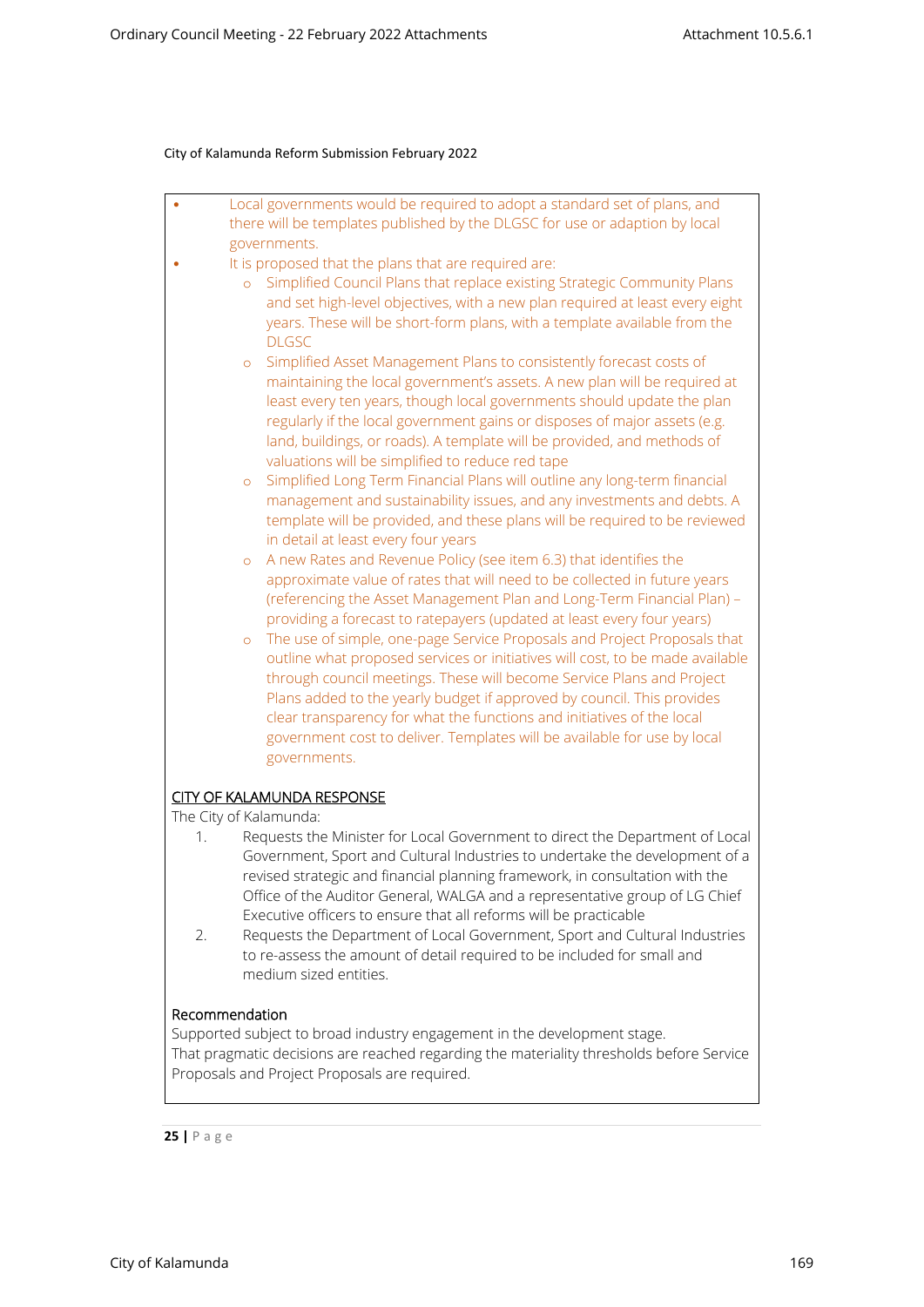| 6.3 Rates and Revenue Policy<br>The Rates and Revenue Policy is proposed to increase transparency for<br>ratepayers by linking rates to basic operating costs and the minimum costs for<br>maintaining essential infrastructure.<br>A Rates and Revenue Policy would be required to provide ratepayers with a                                                                                                                                          |
|--------------------------------------------------------------------------------------------------------------------------------------------------------------------------------------------------------------------------------------------------------------------------------------------------------------------------------------------------------------------------------------------------------------------------------------------------------|
| forecast of future costs of providing local government services.<br>The Policy would need to reflect the Asset Management Plan and the Long-Term<br>Financial Plan (see item 6.2), providing a forecast of what rates would need to<br>be, to cover unavoidable costs.                                                                                                                                                                                 |
| A template would be published for use or adaption by all local governments.<br>The Local Government Panel Report included this recommendation.                                                                                                                                                                                                                                                                                                         |
| <b>CITY OF KALAMUNDA RESPONSE</b><br>The City of Kalamunda's Long Term Financial Plan outlines the City's approach to rates<br>setting; hence this reform would not be an issue to deliver given Councils' current<br>deliberative rate setting processes referencing the Integrated Planning Framework -<br>including strategic, financial and asset management planning process - and draws upon<br>the community's willingness and capacity to pay. |
| Recommendation<br>Supported                                                                                                                                                                                                                                                                                                                                                                                                                            |
| 6.4 Monthly Reporting of Credit Card Statements<br>The statements of a local government's credit cards used by local government<br>employees will be required to be tabled at council at meetings on a monthly<br>basis.<br>This provides oversight of incidental local government spending.                                                                                                                                                           |
| <b>CITY OF KALAMUNDA RESPONSE</b><br>This proposed reform reflects widespread common practice for credit card transactions<br>to be included in monthly financial reports and lists of accounts paid.                                                                                                                                                                                                                                                  |
| Recommendation<br>Supported                                                                                                                                                                                                                                                                                                                                                                                                                            |
| 6.5 Amended Financial Ratios<br>Financial ratios will be reviewed in detail, building on work already underway by<br>the DLGSC.                                                                                                                                                                                                                                                                                                                        |
| The methods of calculating ratios and indicators will be reviewed to ensure that<br>the results are accurate and useful.                                                                                                                                                                                                                                                                                                                               |
| <b>CITY OF KALAMUNDA RESPONSE</b><br>The City of Kalamunda requests the Minister for Local Government to amend the Local<br>Government (Financial Management) Regulations 1996 to prescribe the following ratios:<br>Operating Surplus Ratio,<br>a.                                                                                                                                                                                                    |

b. Net Financial Liabilities Ratio,

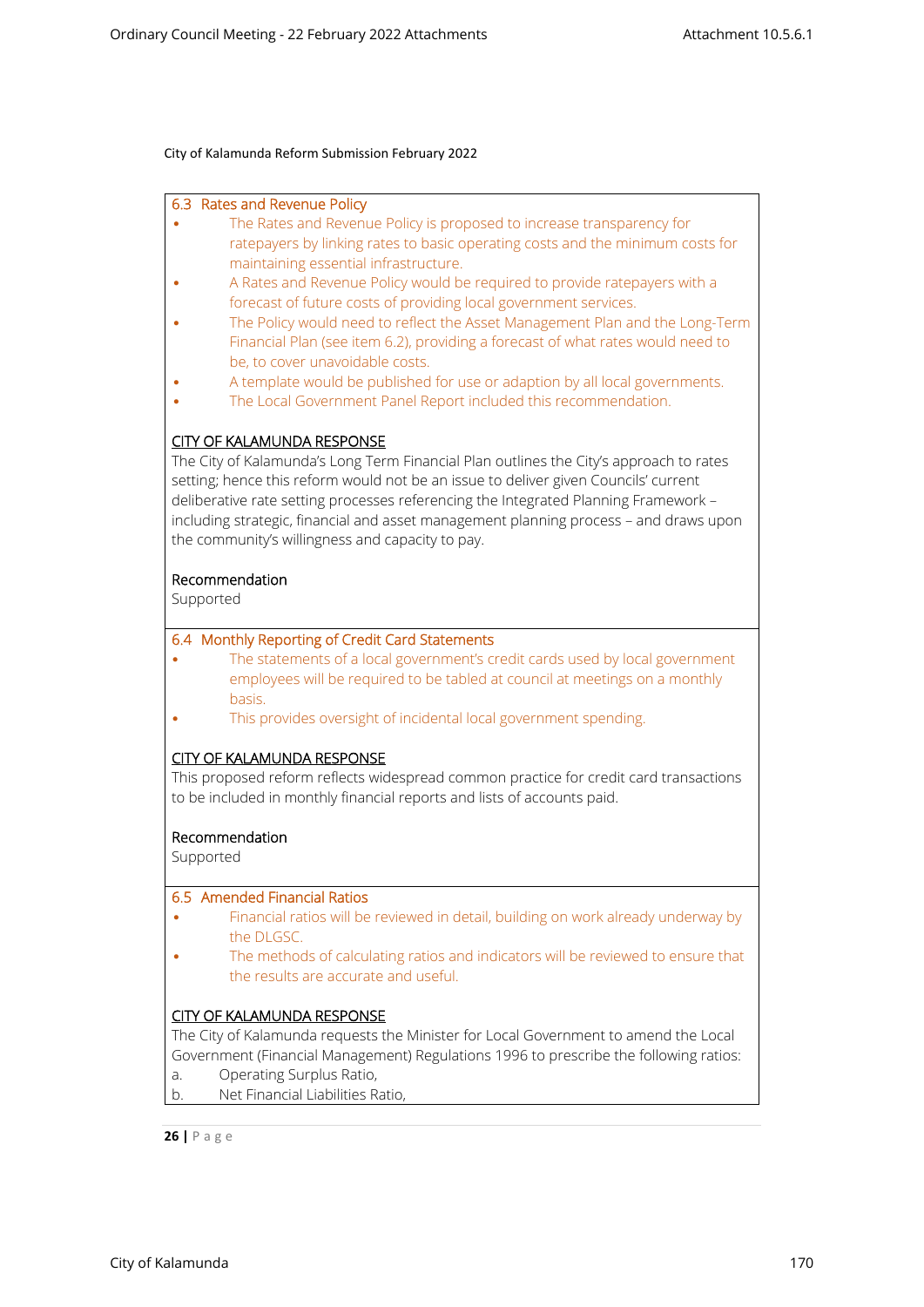c. Debt Service Coverage Ratio, and

d. Current Ratio.

This would remove the asset ratios that currently impact negatively upon the provision of new community facilities. The Asset ratios are currently weighted toward the requirement to spend funds on renewing assets in line with Asset Management Plans. This is not useful to Local government given the amount of community infrastructure needed by modern communities in Perth's outer metropolitan where infill and urban expansion is taking place.

Furthermore, the current structure of grants funding from the other levels of Government leans toward construction funding for new assets. The funding sources and the current asset ratios are in conflict. If a LGA invested in a new community centre, pool, roads, etc its overall Financial health Indicator (FHI) is negatively impacted. This can lead community view to think the LG is not being financially prudent. The City of Kalamunda requests to have all asset ratios removed from the statutory reporting requirement and should be placed as guiding asset management plans and reported through the Annual report without being incorporated in the FHI score for the local government authority.

## **Recommendation**

Supported subject to asset ratios being removed from the calculation of Financial Health Indicator, particularly for growth councils.

## **6.6 Audit Committees**

- To ensure independent oversight, it is proposed the Chair of any Audit Committee be required to be an independent person who is not on council or an employee of the local government.
- Audit Committees would also need to consider proactive risk management.
- To reduce costs, it is proposed that local governments should be able to establish shared Regional Audit Committees.
- The Committees would be able to include council members but would be required to include a majority of independent members and an independent chairperson.

# **CITY OF KALAMUNDA RESPONSE**

The City of Kalamunda is of the view that the Council must maintain, and be seen by the community to have, majority involvement and investment in the purpose of an Audit Committee.

There is support for some independent members on the Audit Committee, however not a majority and that independent members should only be able to receive a sitting allowance commensurate to Elected members' allowance. This reform must avoid the Local Government incurring 'consultancy' type fees to facilitate its Audit Committee. The cost of this reform must be minimal.

Some matters to be considered will be the availability of suitable, available candidates with the required qualification, skill and experience and a good understanding of how Local Government operates. It would be counter-productive if the proposed reforms led

$$
27 \mid P \text{ a g e}
$$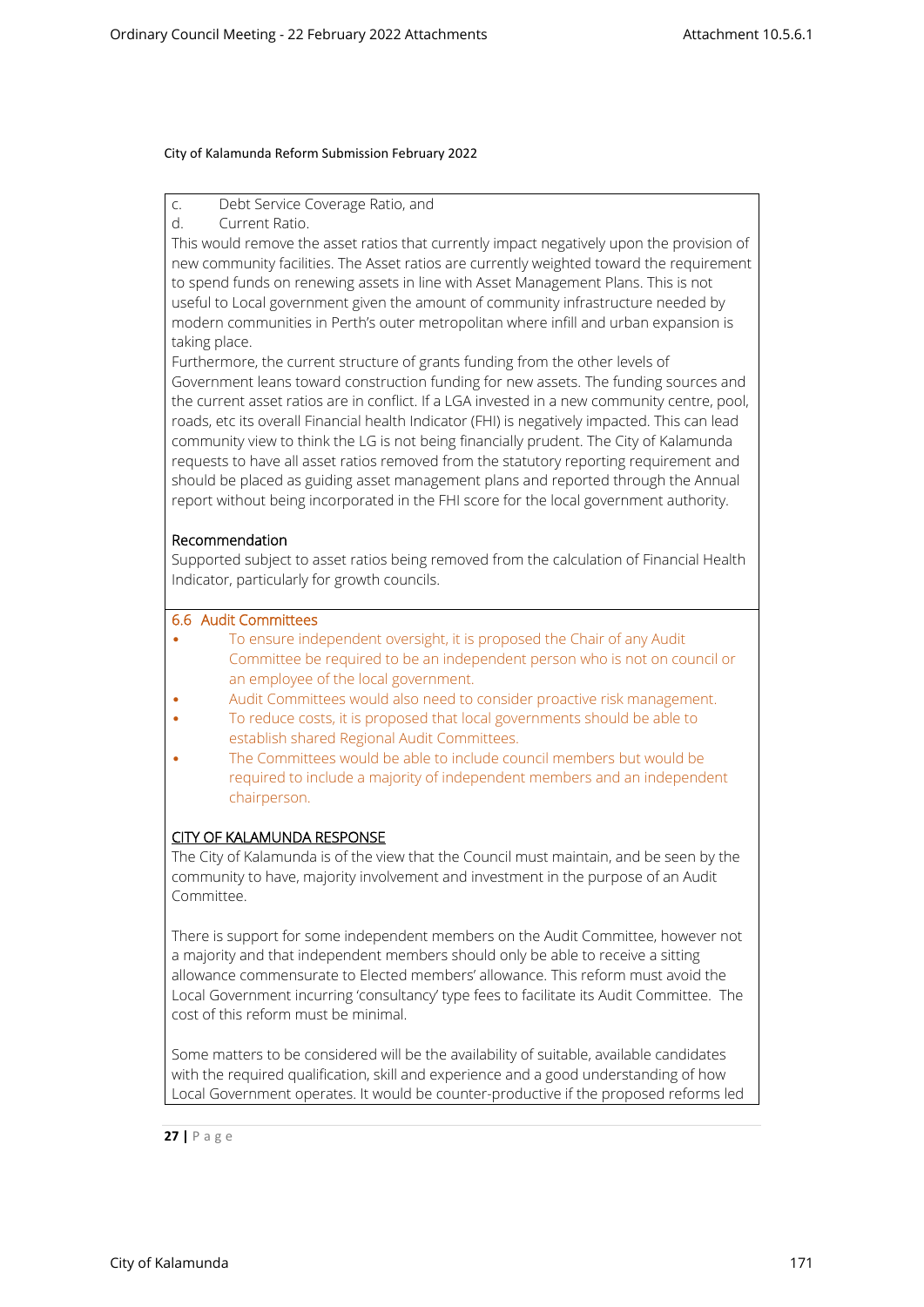to the appointment of unsuitable independent persons to a skills-based role. There is too little certainty how appropriate representation will be managed this reform to supported.

The concept of Regional Audit Committees has apparent merit but lacks detail regarding practicalities; for example, is the Regional Audit Committee intended to include the same independent persons who will meet separately with each Local government within the region?

The proposal for the Audit Committees to consider proactive risk management is supported.

## **Recommendation**

The Council

- 1. Does not support majority independent members of the Audit Committee
- 2. Supports Audit Committees of Local government with an Elected Member majority including independent members, and for Audit Committees to consider proactive risk management.
- 3. Requests any costs associated with independent members being minimised and regulated.

## **6.7 Building Upgrade Finance**

- The local government sector has sought reforms that would enable local governments to provide loans to property owners to finance for building improvements.
- This is not currently provided for under the Act.
- The Local Government Panel Report included this recommendation.

## **CITY OF KALAMUNDA RESPONSE**

Whilst some Local Governments seek this reform, the City of Kalamunda does not.

This is based on the lack of clarity around how this will operate. The City would need to see guidelines on how the criterion for accessing such loans is proposed.

The City of Kalamunda is also of the view the risks associated with loaning, managing, collecting debts owed would add a greater administration burden upon the Local government. If the loan must be underwritten by the Local Government, it will also detrimentally impact upon the Debt Service Ratio which places more strain on the financial health of the Local government.

The City of Kalamunda has, in the past, provided self-supporting loans to various groups in the community for capital improvements and have experienced default repayments and write offs.

Local Government Authorities are not banks and should not use ratepayers' funds for high-risk proposals.